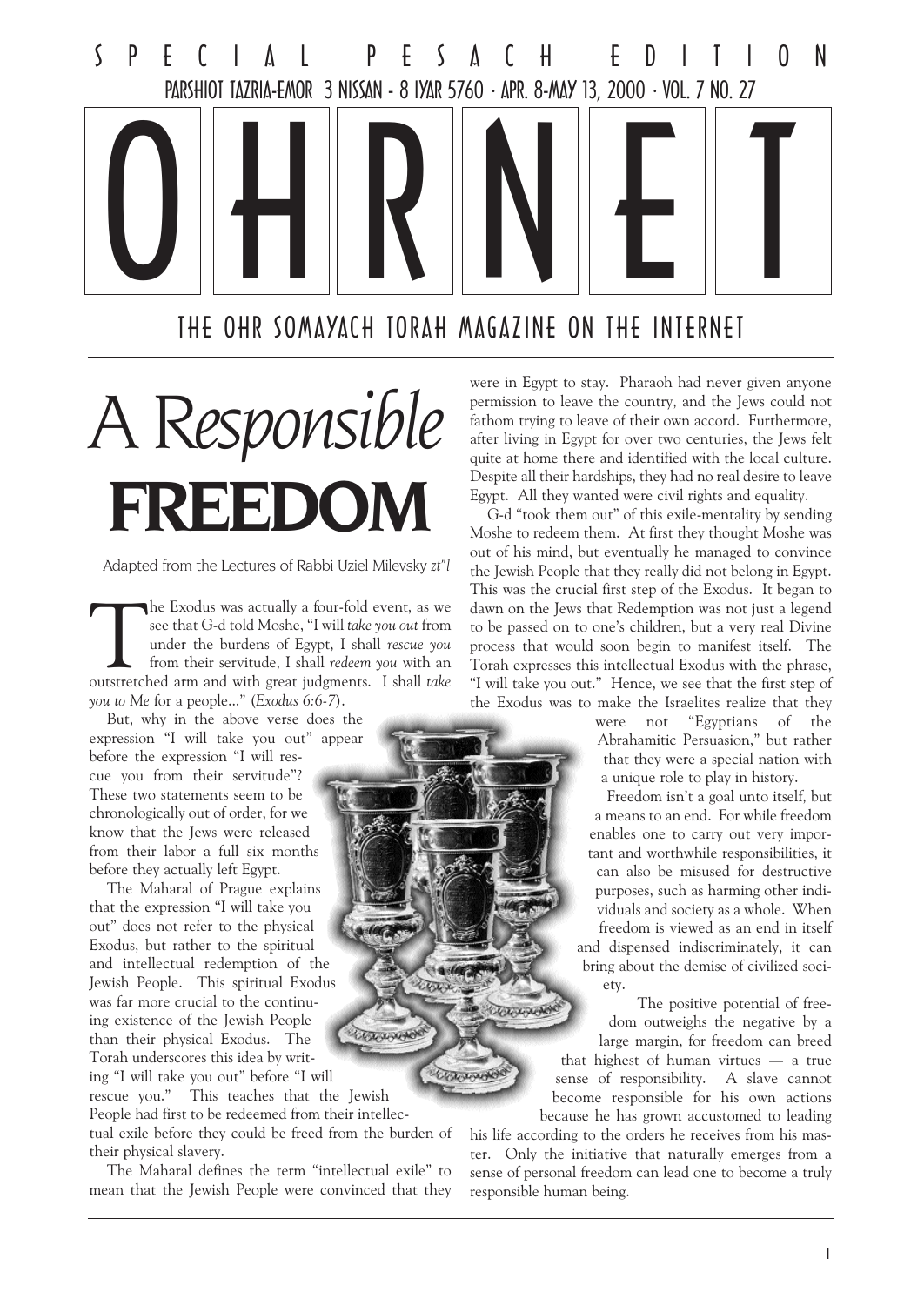# ASISTHEDARKNESS,

# SO IS THE LIGHT

Rabbi Yaakov Asher Sinclair

The elevator opened immediately onto a vast<br>living room. He had knocked three pent-<br>house apartments together, the entire top<br>floor. As the doors of the elevator opened<br>there was a breathtaking view of Central Park. living room. He had knocked three penthouse apartments together, the entire top floor. As the doors of the elevator opened there was a breathtaking view of Central Park.

There he was, the lord of the manor. Slowly, he rose from the sofa and walked to his dressing room. There were enough suits in there to service a gentleman's outfitter on Fifth Avenue. He walked right down to the end of the dressing room and stopped. Taking a long pole with a hook on its end he stretched out his arm and hooked the very last suit on the rail. He brought it closer to him. It was covered in a protective suit-bag. He unzipped the bag and withdrew the suit, or what was left of the suit. For to call it a suit would have been gross flattery. With a seriousness that bespoke some atavistic rite, he clothed himself in the ancient plaid jacket and pants and left the dressing room. He walked back to the living room and caught his reflection in the vast picture-window of Manhattan. He was the king of Manhattan. But he had not always been a king. As he gazed in the half mirror of the window, he remembered a young kid who grew up on the Lower East Side whose week was filled



This publication contains words of Torah. Please treat it with due respect.

© 2000 OHR SOMAYACH INSTITUTIONS - ALL RIGHTS RESERVED

with more days than meals. It was a very long time ago. But every year on the anniversary of his first big sale, out would come the suit. He would put it on and sit for a while and remember every step up the ladder to the top of the tower.

If the sun never set at night, if we lived in a world that was perpetually day, not only would we have no word for "night," we would have no word for "day."

Man is a relative animal.

Our perceptions are finite and comparative. We understand light only to the extent that we have experienced darkness.

In the Haggada of Pesach, we start with a description of the baseness of the Jewish People. At the end of the Haggada we conclude with a list of attainments and blessings which G-d has bestowed on us. The Talmud debates whether the lowliness of the Jewish People in its beginning stage was a spiritual lowliness  $-$  that we worshipped idols  $-$  or whether it was a physical debasement, being slaves to Pharaoh in Egypt.

However, one thing is clear. The Haggada's underlying two elements are that we begin in the gutter and we end amongst the stars.

But are these really two elements?

Slavery and freedom are not two separate realities that we commemorate on Pesach. Rather the savoring of our freedom comes from the remembrance of our slavery. We can only appreciate light when we come from the dark.

That's a message that each of us can take from Pesach. In our lives, we walk at some time or other through a dark valley; a valley of death, a valley of depression, a valley of problems. We must know, that even though we cannot take the wisdom of happiness into the despair of depression, that G-d never puts us anywhere that we're not supposed to be. That He is always with us. Even when the lights seem to have gone out all over our lives, we must know that when the morning finally comes our eyes will barely be able to withstand the great radiance that has been prepared for us in the darkness.

A Happy Pesach!

Source: Rabbi Noach Orloweck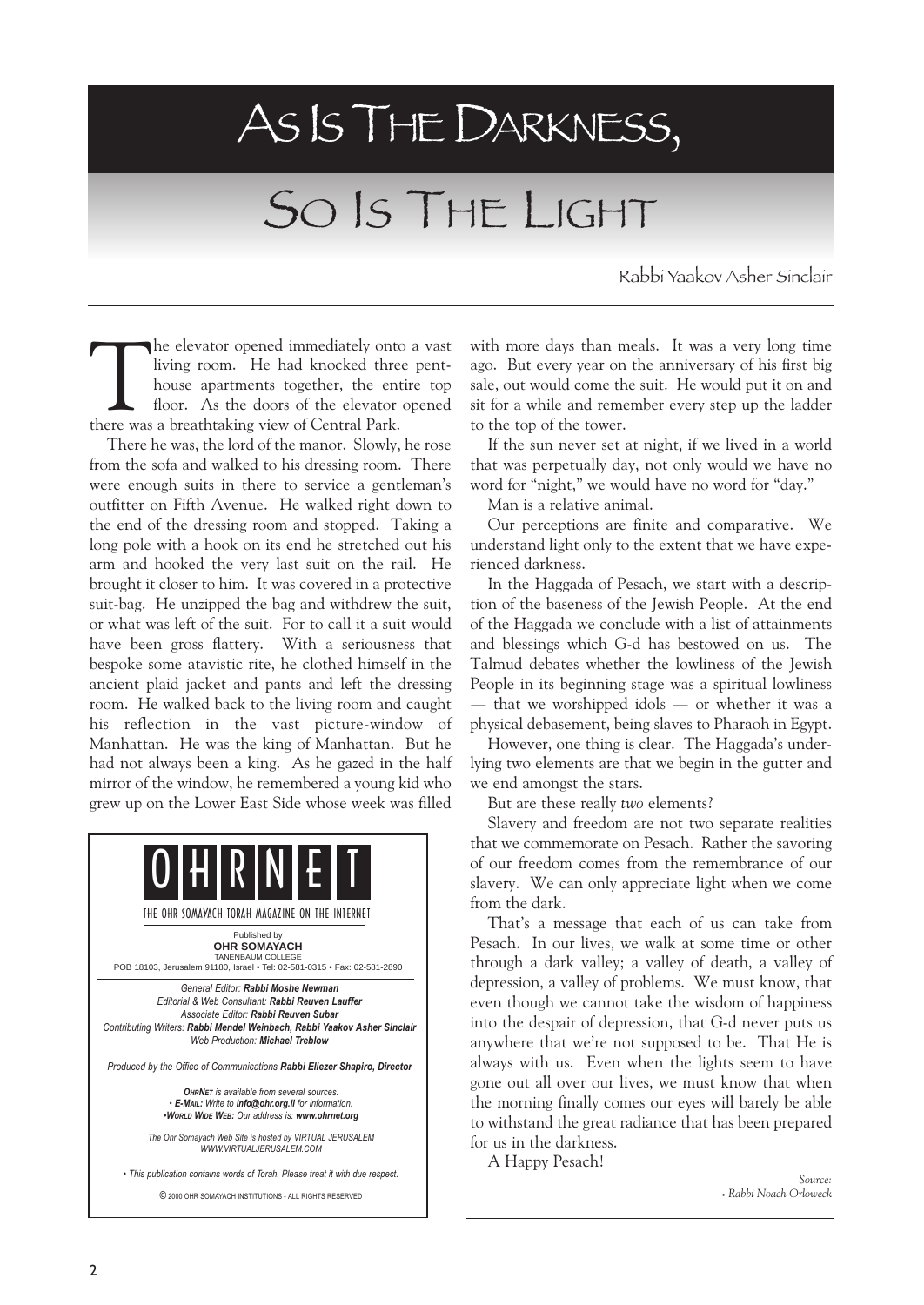

**COMMANDUARY SUPER COMMANDATE SUPER CONSUMING THE CONSUMING SUPER CONSUMING SUPER CONSUMER SUPER CONSUMER SUPER CONSUMER SUPER CONSUMER SUPER CONSUMER SUPER CONSUMER SUPER CONSUMER SUPER CONSUMER SUPER CONSUMER SUPER CONSU** the Torah exhort us to remember the Exodus, and numerous other pas-Shabbat and Festival we mention the Exodus in our prayers. Even our calendar is based on it, as we count the months from the month of Nissan in which it occurred. Why does Judaism place so much emphasis on this particular event?

Many significant events in our history do not have nearly as many commandments devoted to them. The giving of the Torah on Mt. Sinai was certainly momentous, yet only one festival, Shavuot, marks it. The Jewish People's entry into the Land of Israel under Joshua's leadership was a milestone, yet no festival or command commemorates it.

So, again, what is so significant about the Exodus?

The first of the Ten Commandments begins: "I am Hashem, your G-d, Who has taken you out of the land of Egypt, from the house of slavery (Exodus 20:1-2). Rabbi Yehudah Halevi in The Kuzari" cites the following Pagan King's question to the Rabbi: Why did G-d choose to introduce Himself as the one who "took you out of Egypt?" Why did He not introduce Himself by saying, "I am G-d who created heaven and earth, time, space, and all of reality itself?" Surely the latter is far more impressive than the Exodus, which is just an individual event pertaining to only one nation in all of history!?

To illustrate this question with an analogy, imagine meeting the architect who designed the Sydney Opera House. He introduces himself by saying, "Hi! I am Frank Lloyd Goldberg. I am the architect who remodeled Arthur's basement!"

Had Mr. Goldberg wanted to impress us with his credentials as an architect, he could have done a much better job.

Rabbi Yehudah Halevi answers that G-d wanted to introduce Himself in a way that was relevant, verifiable and within the experience of the people to whom He was speaking.

No one was present at the world's creation. The human mind cannot grasp the events of creation, and therefore the creation event itself is inaccessible to the human. The Exodus, on the other hand, demonstrated G-d's omnipotence as clearly as creation, yet it was witnessed by the entire Jewish People and experienced by them.

How does experiencing the Exodus give us knowledge of creation and of the principles of Jewish belief?

The Ten Plagues and the miracles of the Exodus showed G-d's complete control over nature. They showed that He was able to contravene, "ignore," and change the laws of nature at will.

Each plague distinguished between Jew and Egyptian, between the oppressed and the oppressor, demonstrating the existence of reward and punishment and Divine Providence.

Moshe predicted each plague, verifying the reality of prophecy. In addition, the plagues began and ended in response to the prayers of Moshe, showing us the power and efficacy of prayer.

The plagues' main purpose was not to expedite the release from Egypt; that could have been accomplished without the sound and light show. Their purpose was educational: They were what we would call today a "very high impact educational seminar." The plagues showed the Egyptians their mistakes, illustrating just how false their sense of superiority was, and punished them with the same suffering they had caused the Jews. The plagues impressed upon the Jewish People the basic principles of monotheism and Judaism, demonstrating that G-d's power was allencompassing.

### EXILE AS A UNIVERSAL THEME

Thus far, we've seen that the Exodus teaches the most basic ideas of Judaism. On a deeper level, the Egyptian Exile and the Exodus from it can be seen as the underlying theme of all creation:

Exile is a major theme in the Torah. Adam and Eve's exile from the Garden of Eden, Cain's exile, the varying degrees of exile the Patriarchs endured, the exile in Egypt and the four major exiles of Jewish history (Babylon, Persia, Greece and Rome) are all central themes throughout Tanach (Bible).

According to the Midrash, exile is already mentioned in the second verse in the Torah (Midrash Rabbah, Genesis 2:4), where the verse "The earth was desolate and void and there was darkness over the depths (Genesis 1:2) is seen as referring to the Babylonian ("desolate"), Persian ("void"), Greek ("darkness") and Roman ("over the vast depths") exiles.

How can we understand this centrality of exile, and its existence at the very dawn of creation?

The great Kabbalist, Rabbi Yitzchak Luria (Arizal), explained that every human being on the face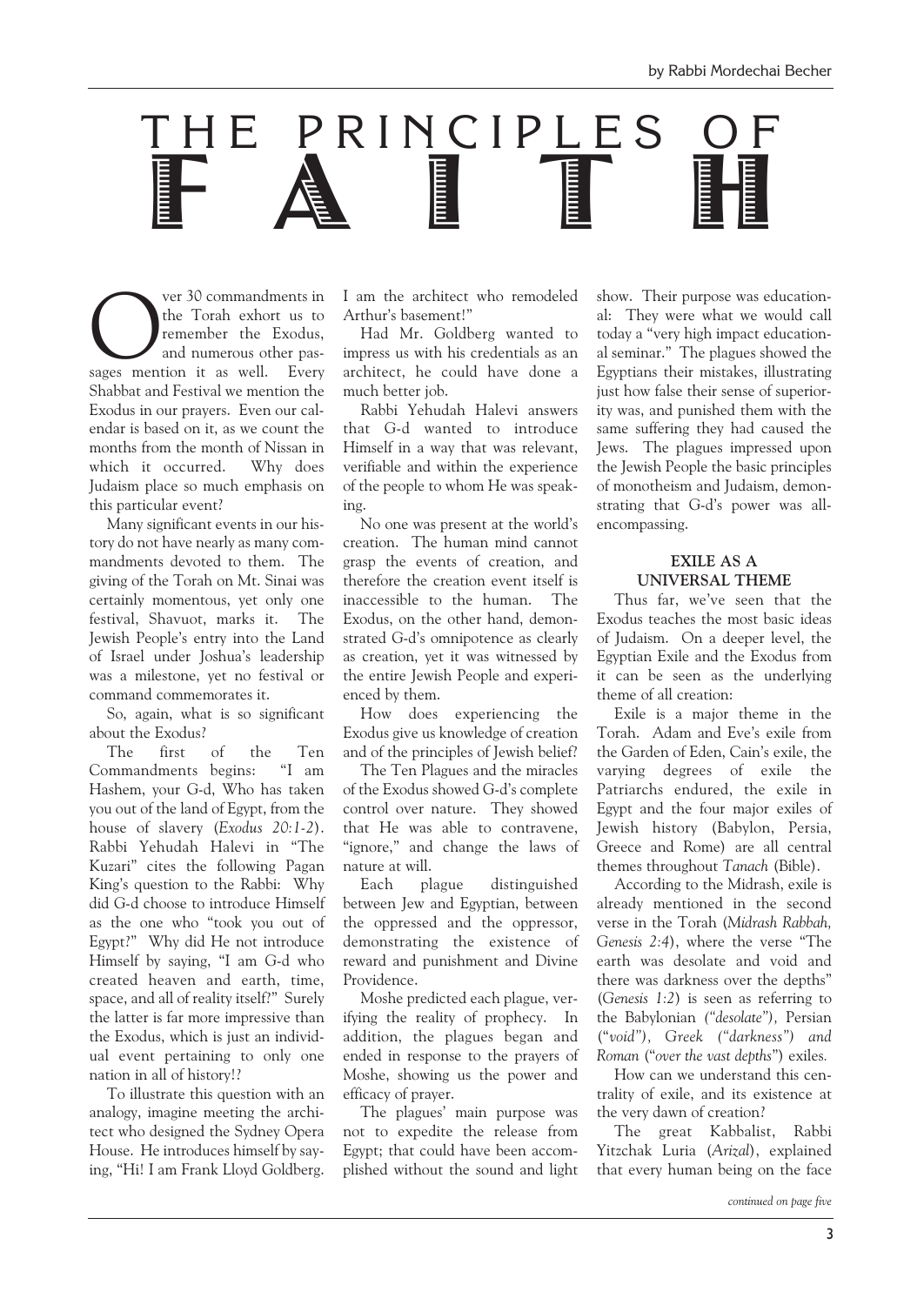# PASSOVER TODAY

by Rabbi Dovid Orlofsky

For most Jewish families the highlight of Passover is the Seder. For that matter for most Jews the *only* part of Passover is the Seder. It seems that even as Jews have grown estranged from their religion, the Passover Sed or most Jewish families the highlight of Passover is the Seder. For that matter for most Jews the only part of Passover is the Seder. It seems that even as Jews have grown beckons to them to return home. What is there about this special night that is different from all other nights (now where have I heard that before?).

It could be the opportunity to get together with family. But after studying the sociological interactions of the average Jewish family I know it can't be that. Uncle Harry has been feuding with Cousin Irving for twenty five years, neither one knows why. It seems it had something to do with High Holiday tickets back

in the fifties. Grandma is going to force-feed everyone who isn't legally obese and the teenage faces that make you wonder how we survived for three thousand years. No, it's not family.

I doubt it's the food. If people really liked matza that much, theyd eat it during the year.

Sometimes you can see someone happily munching away for a few minutes before they realize they're eating the cardboard box. Then there's the traditional chunk of horseradish root dipped in charoset. Those in the know scoop off and eat the charoset, but when an unsuspecting guest comes and actually takes a bite out of the horseradish itself and chokes and turns purple  $-$  that's fun. But no, I guess it's not the food.

I guess there is a sense of history  $-$  of connecting to something that stretches way beyond the living memory of anyone within living memory. An understanding that we Jews had an experience over 3300 years ago in Egypt that has stayed with us down to our own days. Yet it's curious that Jews who are jettisoning so much of Jewish tradition still cling to some form of a Passover Seder. Why has this ceremony remained more than everything else?

The Sages of the Talmud teach us that when Moshe came to take the Jews out of Egypt, they had by then sunk to the lowest possible level of spirituality. Don't get me wrong, I'm not saying they weren't nice people. They maintained their original Hebrew names, they still spoke ancient Hebrew (known as Yiddish) and wouldn't speak poorly about people. They also remained loyal to their spouses. In many ways they would seem to have been doing a lot better than many people today.

But they were only a few generations away from Abraham, Isaac and Jacob. They had contact with prophecy within their grandparents' lifetime. The power of spirituality, to sense G-d, was profound. That made their disconnectedness much more powerful. So when we are told that they were swept into the idolatrous cults of ancient Egypt, it meant that they would not be able to survive as Jews for much longer.

The Bible tells us that they left in haste, which the Sages explain means that much longer and they would not have been saved. You can

> only save something that still exists — once it's all gone, salvation becomes a moot point.

We read in the Passover Haggada, the booklet that tells us the story of the Exodus, that Ezekiel says "By your blood you shall live. Ezekiel was referring to the blood

of the Passover sacrifice and the blood of circumcision. It was almost as though G-d needed to give them a reason, some kind of spiritual identity, in order to assert their Jewishness and allow them to be redeemed. Perhaps the symbols involved blood in order to "get the blood flowing" again, in order to allow them to come back to life as Jews.

That experience of thousands of years ago is lodged in our collective subconscious. We remember how close we were to being lost as a people and what it took to bring us back to life. It's interesting that studies show that the two rituals that Jews as a whole observe the most are circumcision and the Passover Seder. That little voice inside of us saying "I want to connect to my people.

So despite the food, the family dynamics, the hours of preparation  $-$  millions of Jews will join together this Passover evening to relive the Passover Seder for the three thousand three hundred and twelfth time. And in the search for meaning there will be those who will feel their Jewish blood start to flow and they will look for a sense of personal redemption to carry them further up the ladder of spiritual growth. Happy Passover!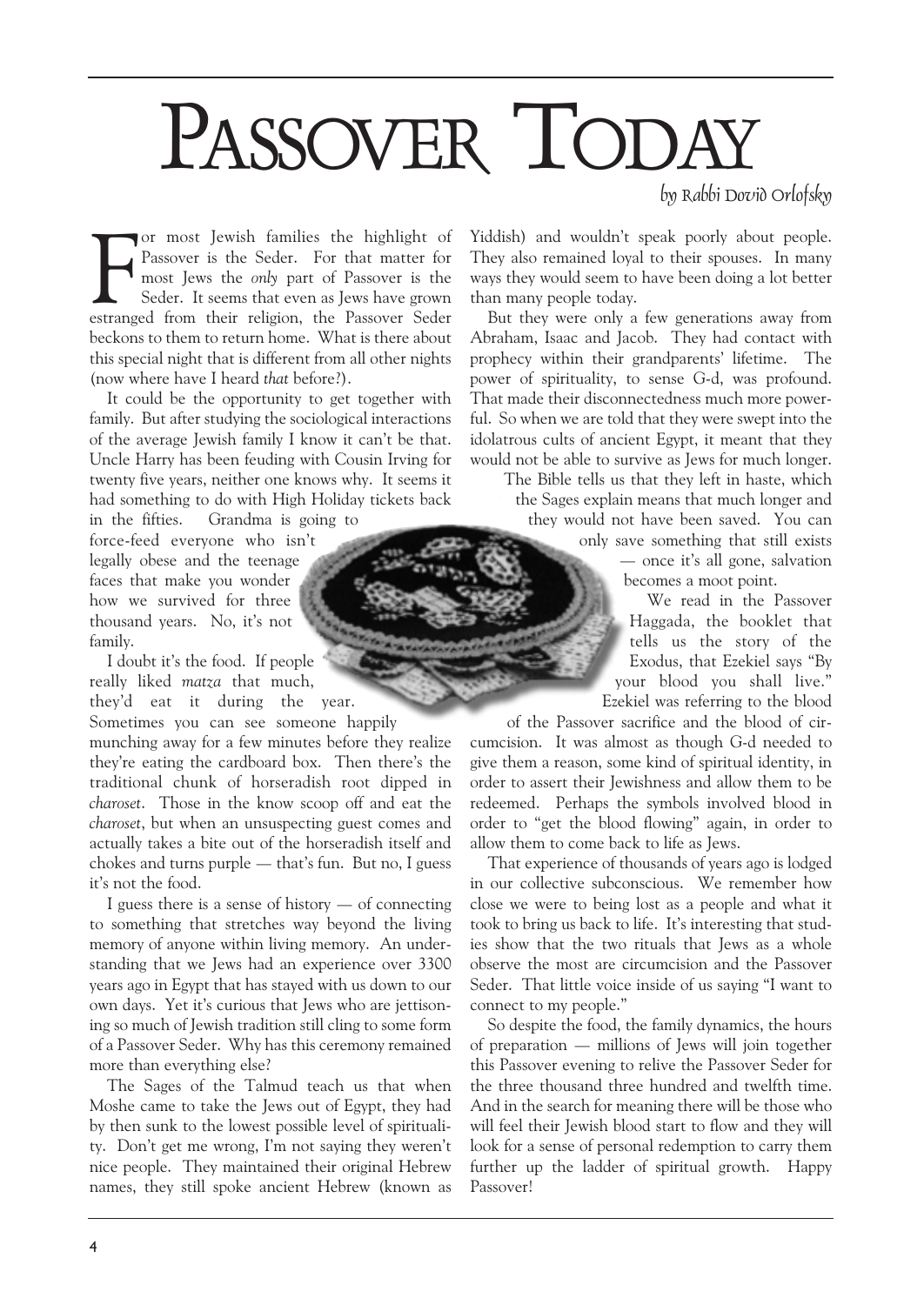# ECHAD MI YODAYA? ECHAD MI YODAYA? 1

Veryone is familiar with the song traditionally<br>sung at the conclusion of the Pesach Seder in<br>which we describe the significance of every<br>number from one to thirteen as they relate to<br>Jewish life and thought. "Three are th veryone is familiar with the song traditionally sung at the conclusion of the Pesach Seder in which we describe the significance of every number from one to thirteen as they relate to Four are the Fore-Mothers...11 are the stars of Josef's dream, 12 are the Tribes of Israel..."

What about the next 13 numbers? And many more

numbers after those? What significance do they have in Jewish tradition? This week we challenge you to provide us with an answer to

Who Knows 14?

Your answer can be based on dates, numbers (and even gematriot) in the Torah, Talmud or Siddur.

We're waiting to hear your responses for possible publication in future issues! Write to info@ohr.org.il

THE PRINCIPLES OF FAITH... continued from page three

of the planet is indeed in exile (Likutei Ha'arizal, Exodus). Exile consists of three components:

- Being a stranger in a strange land
- Being enslaved to another
- Being separated from one's source and one's peers

These three components of physical exile are also present in the exile of the soul in this world. When the soul enters the physical world it experiences exile.

The soul, which is a spiritual entity, finds itself a "stranger in a strange land" in the world of time-space. It is subject to the limitations of the physical dimensions and its perception is no longer spiritual and therefore no longer unlimited.

The soul is also to a great degree a slave. It is enslaved to its host, the physical body. The body has to sleep, eat and engage in many other physical activities in order to survive. The whims and desires of the body, while not evil in and of themselves, are distracting and unnecessary burdens from the soul's point of view. The physical necessities of life are, to the soul, "crushing labor."

And the soul is lonely. It is separated from its source, G-d, by the concealment of the physical world, and it is separated from its kindred souls by the concealment of the body. Souls in this world are "scattered and separate.

A person sensitive to the spiritual

side of the self will be aware of the exile of the soul; he will feel something lacking in a purely materialistic life.

What of the person who is less sensitive? How can he understand and empathize with the soul? The best way for the person to be able to relate to the exile of his soul is by experiencing exile personally. For one person it is sufficient to be a stranger in his own land to understand and identify with the suffering of the soul. A less sensitive person may need to be exiled to a foreign land. If he "gets the hint" then he can merit redemption. If not, the hint has to be made more explicit. He may have to experience separation from family and friends before he learns his lesson; he may even have to experience slavery, degradation and crushing labor before he understands what it means to be in exile.

Exile is not, then, punishment for sin; it is a method of teaching the person what his soul is experiencing. We are indeed all in our own Egypts, awaiting redemption.

In light of this, we can see a new dimension in the mitzvot, the commandments of the Torah: The mitzvot are the mechanism of redemption for the soul's exile.

The mitzvot that sanctify time and space, such as Shabbat, the Festivals, the Temple and the Land of Israel, enable the soul to find infinity in the

finite and spirituality in the unfamiliar environment of the physical world.

The mitzvot that refine the body, transforming it into a willing partner of the soul, free the soul from the body's "enslavement." Dietary laws, family purity laws, and Torah study refine the body, the desires and the intellect. The body thus trained will not be a dominating master of its "slave," the soul. Such a body will be perceptive of the spiritual, and its desires will be those of the soul. There will be no subjugation, only a harmonious and powerful synergy of the physical and the spiritual.

Other mitzvot, those classified as "between man and his friend," cultivate and promote the unity of one soul with its companions. The mitzvot of love of a fellow Jew, tzedakah, chesed, and the like reunite the soul with other souls even though they are separated by the physical. Prayer, the Temple services, and mitzvot that unite us with our Creator solve the problem of the soul's separation from its source.

The emphasis on the Exodus from Egypt in so many mitzvot stresses the idea that the world is one great, lengthy exile awaiting redemption. Each of us is in some form of "Egypt" until we experience our own personal Exodus. The entire world is in Exile until the coming of the Mashiach.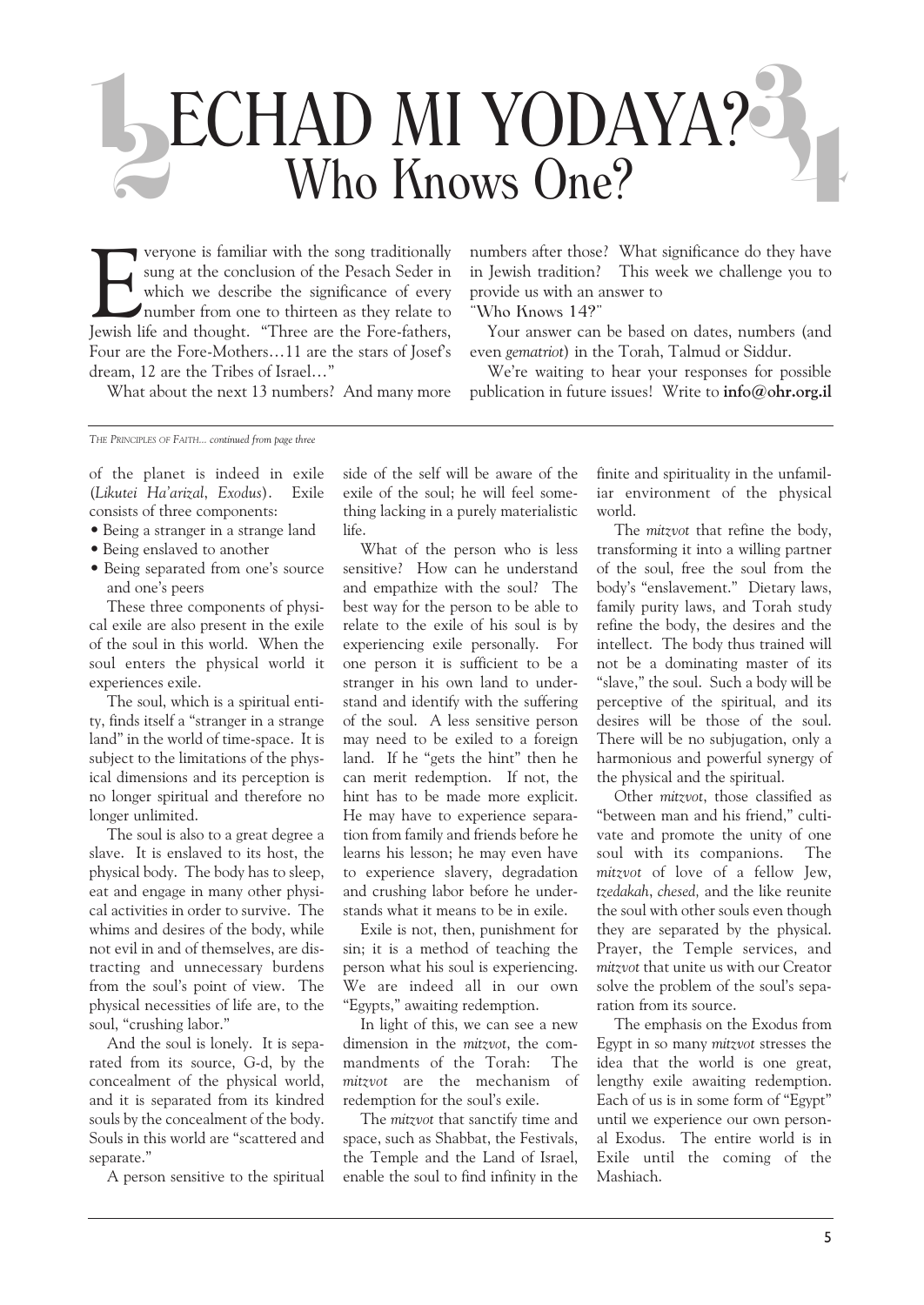Insights, explanations and comments for the seven pages of Talmud studied in the course of the worldwide Daf Yomi cycle.

# WEEKLY Daf

### Ketubot 4 - 45

### Guard Your Ears

we careful we must be regarding what enters our<br>
ears is stressed in these two statements of<br>
Tannaim cited in our gemara:<br>
"Why is the entire ear formed from firm matter while ears is stressed in these two statements of

Why is the entire ear formed from firm matter while only the lobe is soft? In order that if one hears something improper he should be able to fold the lobe into the ear and block out the sound.

One should avoid allowing idle words to enter his ears because the ears are the first of all the parts of the body to become burned (they are the most susceptible to extreme temperature - Rashi)."

Maharsha thus explains the connection between these two statements:

After first being warned about hearing forbidden words, we are cautioned to avoid hearing even things that are not forbidden but which have no positive purpose for serving Hashem through mitzvot. In this matter the sense of hearing is radically different from the other senses. Although it is certainly forbidden to see things that are forbidden as they can provoke improper thoughts, there is no need to avoid seeing neutral things, even if such viewing serves no positive purpose in mitzvah performance.

The reason for this distinction is that hearing is the most susceptible of all the senses, as forbidden words are so prevalent in human affairs. It is therefore necessary to exercise special discipline regarding our ears by blocking out even those neutral words, lest they lead to receiving improper communications as well.

The ear was therefore created in a manner which will bring home this concept of susceptibility. Whether it is the unprotected ear turning a painful red in freezing weather, or tingling in an overheated room, we are constantly reminded of how sensitive that part of the body is to external influences. This serves to remind us that the sense of hearing rooted in that ear is also susceptible to external influences, and that special caution must be exercised regarding what we hear.

Ketubot 5b

### A Second Look at Seven Blessings

The "sheva berachot" (seven blessings), which are said<br>at a wedding and at the feasts of celebration during<br>the following week, contain something for every-<br>one from the parties getting married to the people helpat a wedding and at the feasts of celebration during one, from the parties getting married to the people helping them celebrate. We here offer the observations of Rashi in regard to a few of those berachot.

The first beracha (at the chupah itself this blessing comes after the beracha on wine) is the praise of Hashem "Who created everything for His glory." This is not really a part of the ensuing order of berachot which deal with the institution of marriage itself. It is rather a tribute to those

who have gathered to do kindness with the chatan and kallah (groom and bride) by celebrating their simcha. This is a glorification of the Creator because it reflects the role that He played in the first wedding in history when He took care of every detail to unite the first man and woman as a couple.

The final two berachot seem to have similar climaxes, one praising Hashem for "bringing joy to the chatan and the kallah," and the other for "bringing joy to the chatan with the kallah." The first of these deals not with the joy of marriage itself but is rather a prayer for the success, prosperity and happiness of both the chatan and kallah for all their days. Since each of them is being blessed our climax is "and." It is only in the final beracha that we praise Hashem for creating the special relationship of husband and wife through shared affection and joy. We therefore conclude this beracha with the term "chatan with the kallah" for it is this togetherness which Hashem has blessed with simcha.

Ketubot 8a

### Mystery of the Abandoned Child

In abandoned child is found in a city populated by<br>Jews and Gentiles. What is his status? A mishna in<br>Mesechta Machshirin is cited which rules that if<br>Jews are the majority in that city the child is balachically Jews and Gentiles. What is his status? A mishna in Mesechta Machshirin is cited which rules that if Jews are the majority in that city the child is halachically considered (except in regard to marriage) a Jew. If the majority are Gentiles the child is considered a Gentile. If the population is evenly split between Jews and Gentiles the child is considered Jewish. The gemara points out that this designation of Jewishness when there is an even amount of Jews and Gentiles in the city is limited to a situation in which a damage claim is made against him in which his being Jewish would be to his advantage. Since the claim is being made to extract payment from him, the burden of proof that he is not Jewish is upon the one making the claim.

What about his religious obligations? Must he observe all of the mitzvot incumbent upon a Jew because he may be a Jew, or is he only required to observe the seven Noachide Laws commanded to all of mankind because he may not be Jewish? Although the mishna does not specifically deal with this question there is a clear indication from the ruling that only if there is a majority of Gentiles is he considered non-Jewish. The ramification of this ruling, says Rabbi Papa, is that we may feed him non-kosher food. The implication is that in a half and half situation we cannot give him such forbidden food because he must observe the dietary laws and all other mitzvot because he may indeed be a Jew.

The only problem that arises is in regard to observance of the Shabbat. While there is no problem in a non-Jew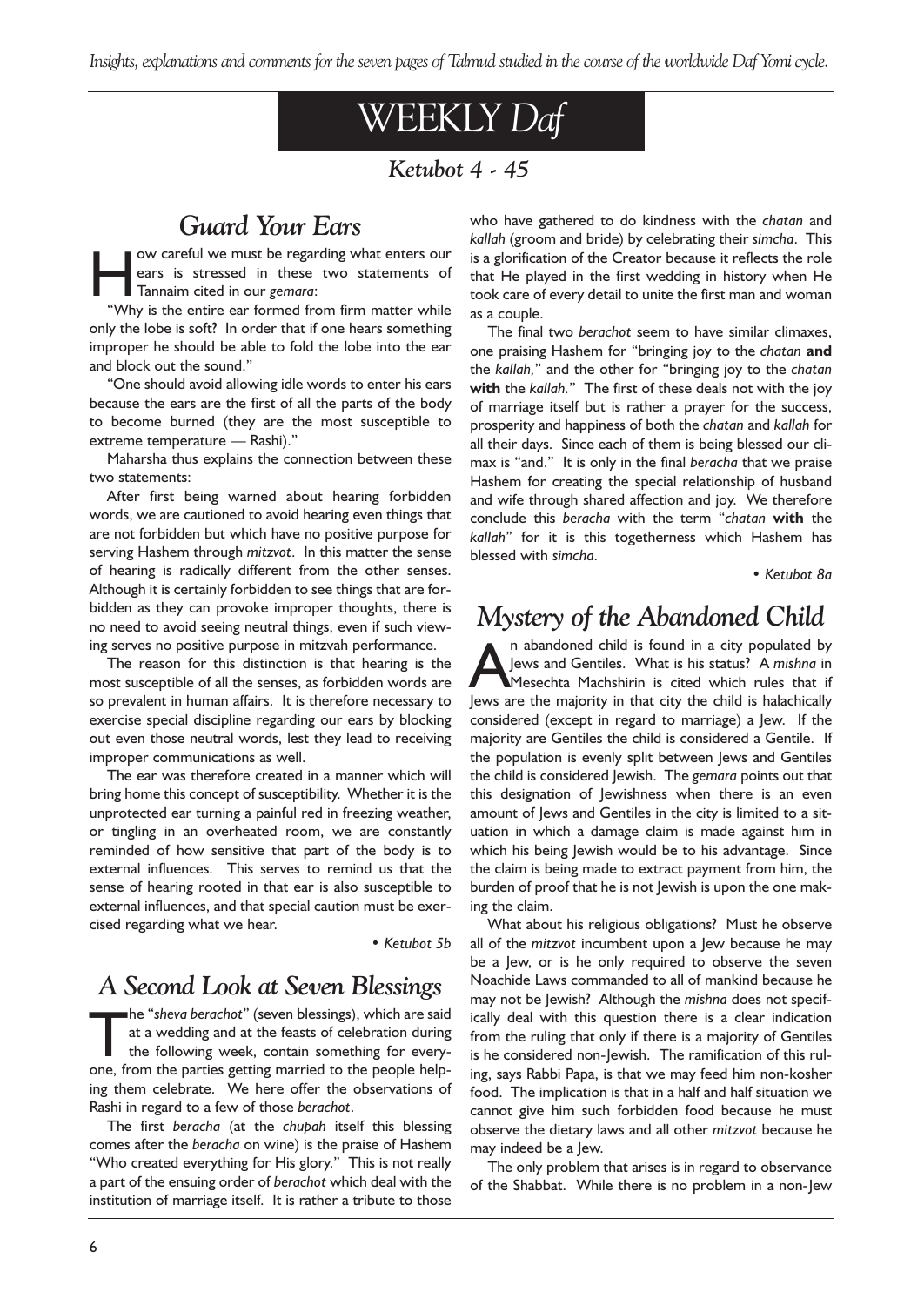# WEEKLY Daf

### Ketubot 4 - 45

observing all other mitzvot in which he was not commanded, there is an injunction against him observing Shabbat (Mesechta Sanhedrin 58b). This person of doubtful status therefore faces a dilemma. If he performs creative labor on Shabbat he may be guilty of being a Jewish Shabbat violator. If he desists from such activity he may be guilty of being a non-Jew observing Shabbat.

This enigma is discussed by some commentaries in regard to how it was possible for the Patriarchs to observe the mitzvot of the Torah before they were commanded to their descendants. What did they do on Shabbat? Many ingenious solutions have been proposed to this puzzle which is a favorite subject of discussion in the world of Talmudists.

Rabbi Yaakov Ettlinger, in his "Responsa Binyan Zion" (126) suggests that the theoretical puzzle raised by these commentaries could have practical application in regard to the abandoned child. His own solution is based on his understanding that the ban on a non-Jew observing Shabbat relates only to refraining from the 39 categories of creative labor forbidden by the Torah to Jews alone. There are enough other forms of exertion which the abandoned child could do on Shabbat which would not be considered a violation by a Jew and which would still remove him from the category of a non-Jew observing Shabbat.

Ketubot 15b

### Keitzad Merakdin

Keitzad merakdin lifnei hakallah?" "What does one sing when dancing before the bride at a wedding?" "Kallah kemot shehi — The bride as she is" - say Beit Shammai. "Kallah na'ah vechasudah the bride is lovely and charming"  $-$  say Beit Hillel.

What if she is lame or blind, Beit Shammai challenge Beit Hillel. Can we then say that she is lovely and charming in violation of the Torah ban on lying?

Beit Hillel's response is to compare the situation to that of how we relate to one who has purchased something. Do we speak highly of his purchase or criticize it? From this approach the Sages learned that one must always strive to get along well with other people.

What is meant by Beit Shammai's formula for bringing joy to the groom and bride? If she has a blemish does he still recommend that she be described "the bride as she is?

Tosefot explains that in such a case Beit Shammai suggest either refraining from any description or focusing on her praiseworthy features while still avoiding the general description of Beit Hillel which smacks of untruth. Beit Hillel disdain this approach because anything short of general praise will be interpreted as an insult.

Maharsha suggests an alternative explanation of the two views.

Beit Shammai and Beit Hillel both advocate a general description of the bride, and differ only in regard to its text. Beit Shammai is in favor of singing the praise of every bride with the words "the bride as she is" which implies that no matter what shortcoming there is, she has found favor in the eyes of her groom. Beit Hillel, however, insist on being more explicit in stressing the idea that to her groom "the bride is lovely and charming."

Ketubot 17a

### The Limits of Martyrdom

Wo witnesses who verify their signatures on a document but add that the loan or sale never really<br>took place and that they signed under duress are<br>sometimes believed and sometimes not. If there was no ument but add that the loan or sale never really took place and that they signed under duress are sometimes believed and sometimes not. If there was no other source but them for certifying the document on the basis of their signatures, we assume they are telling the truth because if they were interested in falsely discrediting the document they could simply have remained silent and refrained from verifying their signatures. Should there be another source for verification, such as other witnesses who recognize their signatures, we do not accept their claim that the document is false and that they signed under duress.

Even in the case where they are believed, it is only if they say they were threatened with their lives. Should they state, however, that they signed the false document because of financial inducement, we do not accept their testimony because it is self-incriminating and "a man is not believed to testify that he is wicked."

This is the position of the majority of the Sages. Rabbi Meir, however, goes one step further by declaring that we do not accept their testimony even when they say they signed a lie in order to save their lives. When Rabbi Chisda explained Rabbi Meir's position based on an approach that witnesses faced by the threat of death must choose martyrdom rather than bear false witness (and that their testimony is therefore self-incriminating and invalid) he is challenged by the Sage Rava with the halachic ruling (Mesechta Sanhedrin 74a) that the only sins for which a Jew must sacrifice his life are idolatry, sexual immorality and murder.

Rabbi Chisda's explanation is the subject of much discussion by the leading commentaries. A number of approaches are proposed, including one that Rabbi Meir actually adds theft (which false witnesses are guilty of) to the list of the aforementioned three cardinal sins. The solution to this problem proposed by Ran and Ritva is that we do not consider witnesses who signed out of fear for their lives as sinners, and their testimony to that effect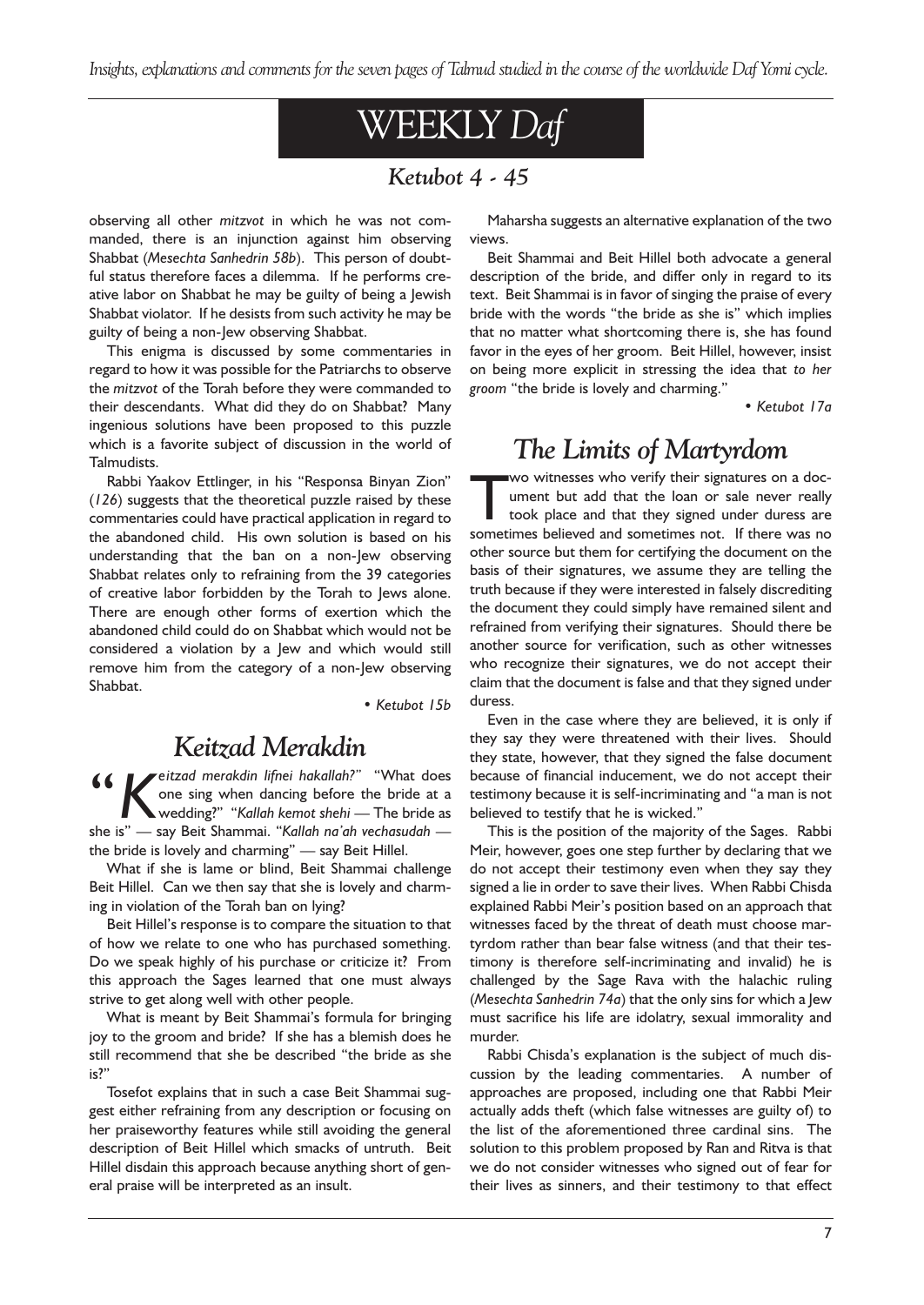# WEEKLY Daf

### Ketubot 4 - 45

would indeed not be self-incriminating. Since, however, testifying falsely is such a disgusting crime in the eyes of people we assume that these witnesses would have chosen to die rather than sign on a lie, and we therefore do not believe them when they say they submitted to pressure. Rava, nevertheless, dismisses this explanation of Rabbi Chisda. Had these witnesses asked a rabbinical court whether to sign or to die, he points out, they would have been instructed to sign in order to save their lives. How then can we assume that they, on their own initiative, would have chosen martyrdom? Rava therefore proposes an alternative explanation of Rabbi Meir's position. Ketubot 18b

### The Dishonest Document

If there is a lie in your possession distance it from yourself and do not retain a dishonesty in your household." (Iyov  $11:14$ )

This warning about a dishonesty in your household is given varying interpretations by the Sages. Rabbi Yehoshua ben Levi says that it refers to a creditor holding on to a loan note after it has already been paid. Rabbi Cahana states that it means a note testifying to a loan which has not yet taken place but is in the creditor's possession with the potential borrower's consent so that it will be handy when a quick loan is needed.

The common denominator of both approaches is that there is a potential for dishonesty on the part of the note holder who can demand payment not due him. Rabbi Yehoshua ben Levi, says the gemara, will certainly hold that it is a dishonesty to hold on to a note testifying to a loan that has not taken place since this is even worse than a note which has already been paid which once had an element of truth. But what will Rabbi Cahana's position be in regard to a note that has been paid?

This, says the gemara, will not be considered a dishonesty in the view of Rabbi Cahana because there may be a justification for retaining a paid note. The expense of hiring a scribe to write a loan note is incumbent on the borrower. Sometimes the borrower is so short of funds that he cannot afford to make this payment. The creditor then has the option of laying out the money for the scribe's services, reserving the right to hold on to the note even after the loan is paid until he receives repayment of the writing expenses as well. Since he has a legitimate right to hold on to the paid-up note it cannot be labeled a dishonesty.

What is Rabbi Yehoshua ben Levi's view of this right?

Tosefot and Rosh contend that even he will agree that the creditor may retain the paid-up note until he collects the money he laid out for its writing. The dishonesty

enters the scene only when he continues to hold on to the note even after receiving that additional money and thus exposes himself to the danger of forgetting the loan payment and unjustly demanding payment once again. This is in contrast to Rabbi Cahana who holds that since this later forgetting to return the note was the result of an initial legitimate retention of the note it cannot be termed "dishonesty.

Rabbeinu Nissim (Ran), whose view is the only one cited by the Shulchan Aruch (Choshen Mishpat 57:1), contends that Rabbi Yehoshua ben Levi's opinion is that there is a "dishonesty" in retaining a paid-up note, even if the motive is to collect expenses laid out for its writing, because of the danger that he may forget the loan payment and dishonestly demand payment once again.

Ketubot 19b

# Second Look at Missing Brother Mystery

surface reading of a *gemara* often reveals only the<br>tip of the iceberg and we must rely on the com-<br>mentaries for the whole picture. Let us illustrate<br>this truth so familiar to Talmudists with an examples from tip of the iceberg and we must rely on the commentaries for the whole picture. Let us illustrate this truth so familiar to Talmudists with an examples from our gemara.

Mori bar Issak was visited by a man from Bei Chozoah who claimed that he was his brother and demanded a share in the inheritance from his dead father. When Mori declared that he did not recognize him as his brother the case was brought before the court of Rabbi Chisda. "He may be honestly stating that he does not recognize you, said Rabbi Chisda to the visitor, "just as Yosef recognized his brothers when they came to Egypt but they failed to recognize him. When he left them they already had beards so that their appearance had not significantly changed. He, however, was then without a beard so that they did not recognize him now with a beard.

To clarify matters Rabbi Chisda asked the visitor to produce witnesses to testify that he was Mori's brother. "I have such witnesses," he responded, "but they are afraid to testify against so violent a man as Mori." Rabbi Chisda then turned to Mori and asked him to produce witnesses that the visitor was not his brother, reversing the normal rule that the burden of proof is on the claimant, because of Mori's violent reputation. To the gemara's question that we cannot believe witnesses which Mori brings because they may be intimidated by him to lie on his behalf, the answer is given that we only suspect that witnesses will refrain from testifying against him, but not that they will actually lie on his behalf.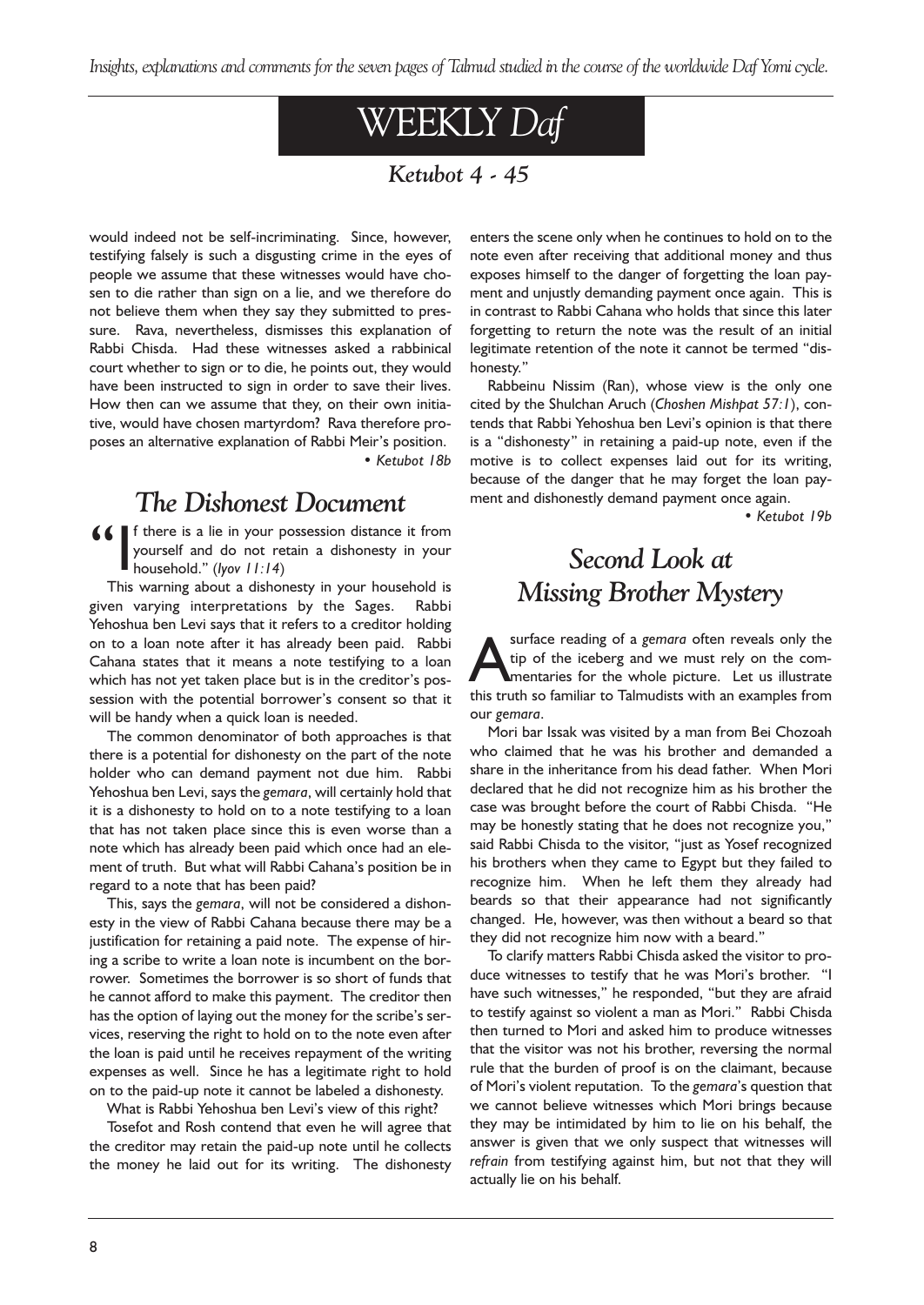Insights, explanations and comments for the seven pages of Talmud studied in the course of the worldwide Daf Yomi cycle.

# WEEKLY Daf

### Ketubot 4 - 45

Now let us retell this story based on the commentary of Tosefot.

The visitor was born in the community where Mori lived and went abroad as a youngster together with his father. When he returned and made his claim to the inheritance, Mori did not categorically deny that he was his brother but rather claimed that he did not recognize him. This would seem rather suspect for someone not to be able to recognize his own brother if not for Rabbi Chisda's comparing it to the honest failure of Yosef's brothers to recognize him. When the claimant produced witnesses to testify that he was Mori's brother, they declared that they would not testify. This was sufficient grounds for Rabbi Chisda to accept the charge by the claimant that they were afraid to testify against Mori because of his violent reputation. He then challenged Mori to get those very witnesses to testify either that the claimant was not his brother or that they did not recognize him as being his brother. Why will we believe them asks the gemara, if we suspect that they are intimidated by Mori? To which the gemara replies that intimidation is presumed only as a cause for the witnesses to refrain from testifying, but not as a cause for them to actually lie in Mori's behalf.

Ketubot 27b

### When the Heat is On

verything is from Heaven, say our Sages, except cold<br>and heat. Tosefot explains that in regard to all<br>threats to a person's security or comfort which<br>Heaven directs against him be is beloless to prevent them and heat. Tosefot explains that in regard to all threats to a person's security or comfort which Heaven directs against him he is helpless to prevent them. In regard to cold and heat, however, he has been given the ability to protect himself against their effect.

A challenge to this seems to emerge from a Midrash (Vayikra Rabbah 16:8, not Bereishet Rabbah as mistakenly appears in our text):

The Roman Emperor Antoninus asked Rabbi Yehuda Hanasi (Rebbie) to bless him. "May Hashem protect you from the cold," said the Sage. "For this I need your blessing?" countered Antoninus who pointed out that all he needed to do to avoid the effects of cold was to add another blanket. "May Hashem protect you from the heat," came the new blessing of Rebbie. "This is indeed a blessing," replies the grateful emperor, "for it is written (Tehillim  $19:7$ ) 'Nothing is safe from its (the sun's) heat.' "

This Midrash would seem to indicate that man lacks the power to defend himself against the effects of extreme heat, and it was necessary for Rebbie to pray for such protection for the ruler who so befriended him.

Tosefot responds to this challenge by pointing out the difference between a person's ability to protect himself against heat while he is at home and when he is on the road or involved in battle. While at home, he can cool off in a stone house or basement (the ancient version of fans and air conditioning!), an arrangement not available when he is away. As the ruler of a mighty empire, Antoninus had to do a considerable amount of traveling and conducting wars. He realized that in those situations he would be unable to find refuge from the extreme heat of the sun to which he would often be exposed. He therefore appreciated the blessing of his friend, the Jewish Sage, that he receive special Diving protection from such discomfort.

Ketubot 30a

### A Fate Worse Than Death

**Apunishment worse than death?** Yes, says the Sage<br>Rav. Chanania, Mishael and Azariah were the three<br>Jewish heroes who defied the order of the<br>Rabylonian ruler Nebuchadnetzar to bow to the statue he Rav. Chanania, Mishael and Azariah were the three Babylonian ruler Nebuchadnetzar to bow to the statue he had erected even though it meant being cast into a fiery furnace. "We shall not serve your god nor bow to the golden statue which you have erected," they boldly declared before being thrown to a flaming death from which they were miraculously saved (Daniel 3:18). Had these same three heroes been subjected to the torture of beatings, says Rav, they would have bowed to the statue.

Our gemara cites this statement of Rav as a challenge to the assumption that the punishment of death meted out by a court is worse than the punishment of lashes. This challenge is summarily dismissed by distinguishing between the fixed amount of lashes given by the court and the endless beatings inflicted by an enemy bent on breaking his prisoner.

But Rav's statement about the limited heroism of Chanania, Mishael and Azariah comes under close analysis by Tosefot. The gemara's account of Rabbi Akiva's martyrdom (Mesechta Berachot) seems to suggest that where martyrdom is required it is even in the face of torture. When the Romans ripped his flesh with iron rakes, he told his disciples that he finally had an opportunity to realize his lifelong ambition to fulfill the Torah command to love Hashem "with all your soul" which means even giving up your life. If Rabbi Akiva considered himself bound to retain his faith in the face of torture worse than lashes, why does Rav conclude that those three heroes would have succumbed to idol worship for fear of lashes?

Tosefot cites the explanation of Rabbeinu Tam that the statue of Nebuchadnetzar was not really an idol to be worshipped, only an instrument for paying homage to the king. This is indicated in the aforementioned declaration of the three heroes which distinguishes between serving the king's god and bowing to his statue. There was therefore no obligation for martyrdom. They were willing to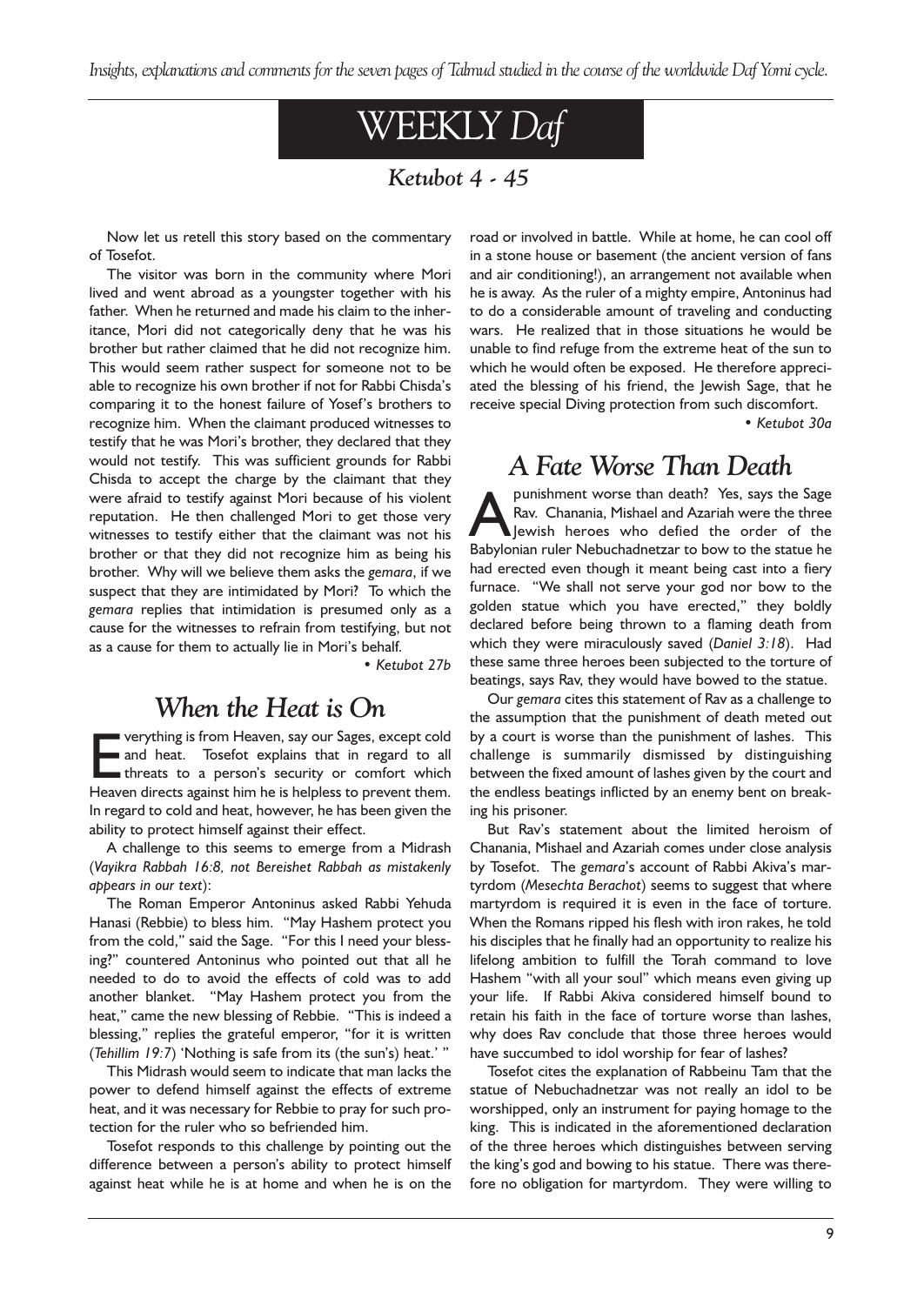# WEEKLY Daf

### Ketubot 4 - 45

give up their lives, however, because there was an element of "kiddush Hashem" - sanctification of Hashem's Name  $-$  in their action. For this, however, they would not have endured endless beatings.

Although Tosefot does not clarify why there was a "kiddush Hashem" involved in their action, we do find an explanation in the words of Nimukei Yosef at the end of Mesechta Sanhedrin. Although it is wrong for an ordinary Jew to be a martyr where it is not required by law, it is proper for a pious leader to do so when he feels that he will thus strengthen his generation. Since most lews mistakenly assumed that the statue was an idol and thus became weakened in their abhorrence of idolatry, it was a "kiddush Hashem" for the three heroes to sacrifice their lives in order to counteract this trend.

Ketubot 33b

# The Price of Meat

Man borrows a cow and dies before returning it.<br>His children, assuming that the cow belonged to<br>their father and passed on to them as an inheri-<br>tance, slaughter the cow and eat its flesh. When they His children, assuming that the cow belonged to their father and passed on to them as an inheritance, slaughter the cow and eat its flesh. When they discover their error, are they required to pay for the loss they caused to the cow's owner?

Yes, says the Sage Rava, but not the total value of the  $meat$   $\sim$  only as much as they would have paid to purchase meat at a cheap price.

This ruling of Rava is difficult to understand. If we consider the children responsible for damage caused even without intention, then why should they not be required to pay the full value of the cow? If lack of intention exempts them from responsibility, why should they be compelled to pay anything?

This ruling of Rava is cited by Tosefot (Bava Kama 27b) as proof that although the Torah made a person responsible for damage he causes without any intent, there is no responsibility when the matter is completely beyond his control. Another example is that cited in the above gemara of a man breaking the vessel of another while walking in the street in the darkness of night.

Since we cannot hold these children responsible for the damage caused in circumstances totally beyond their control, the only claim the cow's owner can have to them is that they derived benefit from his animal. This benefit, says the gemara (Bava Batra 146b) is calculated at only two thirds of the value of the meat they ate. The logic for this, explains Rashbam (ibid.), is that we assume that had they been aware that they would be required to pay for the meat, they would have refrained from indulging in this pleasure. But if they would have been

able to purchase such meat at a reduction of one third, we assume that they would have been glad to do so, and this is the sum which is therefore considered the benefit they derived and which they are required to repay.

Rashi adds one footnote to the payment responsibility of these innocent heirs: If the skin of the animal is still around they must return it in its entirety to the original owner.

• Ketubot 34b

### Sinai and Mountain Mover

halachic issue troubled the two leading sages of<br>Babylon, Rabbah and Rabbi Yosef, for 22 years.<br>Only after Rabbah passed away and was succeed-<br>ed by Rabbi Yosef as Rosh Haveshiya was the problem Babylon, Rabbah and Rabbi Yosef, for 22 years. Only after Rabbah passed away and was succeeded by Rabbi Yosef as Rosh Hayeshiva was the problem finally resolved.

The background for this incident is provided by Rashi. At one point both Rabbah and Rabbi Yosef were candidates for the position of Rosh Hayeshiva and each had his own special qualification. Rabbi Yosef was known as "Sinai" because of his encyclopedic knowledge while Rabbah was reputed as "a mover of mountains who grinds them together" because of his sharp analytic powers. The Babylonian community turned for guidance to the Sages in Eretz Yisrael, who advised appointing Rabbi Yosef because "everyone is dependant on the supplier of the wheat," a reference to that sage's store of information.

Despite the fact that he was offered this prestigious position, Rabbi Yosef declined to accept it. He had earlier learned from astrologers that he was destined to serve as Rosh Hayeshiva for two years and he reckoned that if he accepted the position, his life would come to an end in a couple of years. He therefore chose to wait for 22 years during which he completely deferred to the leadership of Rabbah and began his own term of leadership after Rabbah's passing. It was only then that the 22year-old problem was solved.

How was it that a problem whose solution eluded both of these sages for so many years was suddenly solved by the new Rosh Hayeshiva?

This, concludes Rashi, was an act of heavenly intervention. Since Rabbi Yosef was not as distinguished for the brilliance of his analysis as was his predecessor, there was a danger that he would not command the same respect of the Torah scholars. He was therefore provided with Heavenly assistance in solving the problem so that the "Sinai" would also be revered as a "mountain mover.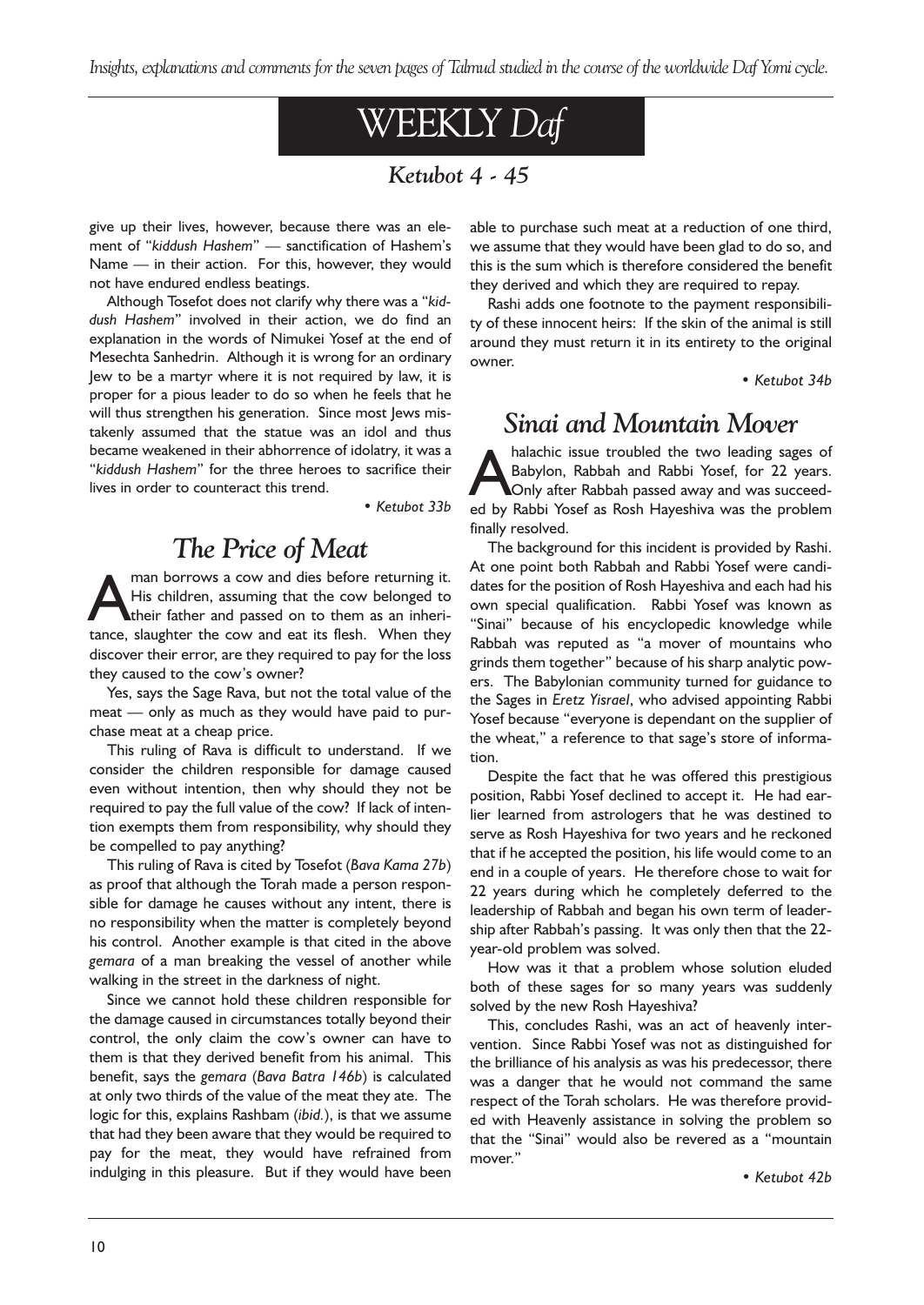# WEEKLY Daf

### Ketubot 4 - 45

# Hold That Tiger!

In animal which does damage in an unusual manner<br>obligates its owner to pay a penalty equal to half<br>the value of the damage. This includes the classic<br>case of an ox goring the first three times or the parallel obligates its owner to pay a penalty equal to half the value of the damage. This includes the classic case of an ox goring the first three times or the parallel of a dog eating sheep. This is considered a penalty rather than payment because the owner was not expected to be aware of the wild nature of his animal. But because it is only a penalty imposed by the Torah to make people more careful in guarding their animals, only a court of judges with semicha such as existed in Eretz Yisrael had the jurisdiction to impose it upon the offender. In Babylon in Talmudic times, and everywhere today, a rabbinical court cannot force the owner of such an animal to pay the aforementioned penalty.

If, however, the victim confiscates property of the animal's owner in order to cover the cost of this penalty, the court will not take it away from him. What exactly constitutes legal confiscation is the subject of a major dispute amongst the commentaries.

Tosefot cites the view of Rabbeinu Tam that only if the victim seizes the offending animal itself do we allow him to keep it in order to cover the penalty. Should he seize other property it will be removed from him. His reasoning is that if we allow him to confiscate other items, he may seize property worth much more than the sum due him and the court will not be able to remove from him the extra amount because it has no jurisdiction to get involved in litigation concerning penalties.

This view is sharply contested by Rabbeinu Asher (Rosh) and others who contend that confiscation of any property is effective. Should the value of the property confiscated exceed the amount of the penalty the court will compel the confiscator to return the difference. This is not considered judging a case of penalty because that facet of the case has already been concluded with the initial confiscation, and the court is merely dealing with the reclamation of the extra money.

Rabbeinu Tam's approach is the subject of much discussion by later commentaries. Although in our gemara he is quoted only as limiting confiscation to the offending animal, another condition is added in Tosefot Bava Kama (15b): The confiscation must take place at the time of the damage. Some commentaries interpret this as confiscation before the animal returns to the home of its owner, drawing a parallel to a later gemara (Ketubot 84b) which distinguishes between confiscation of property for debt payment before it enters the domain of the heirs or afterwards. Another view is that Rabbeinu Tam limited confiscation to the very time of damage. The logic of this is that this was a special rabbinic dispensation for the victim who cannot be expected to restrain himself from seizing the offending animal at that moment of anger. This approach may also serve to answer the challenge of the Rashash that even according to Rabbeinu Tam there is the problem of the offending animal being worth more than the penalty and requiring court action to reclaim the difference.

• Ketubot 41b

# THE OTHER SIDE OF THE STORY THE OTHER SIDE OF THE STORY

student who had spent the day learning in our<br>yeshiva in Israel, returned to his old yeshiva in a<br>nearby city, saying that he'd think over the pos-<br>sibility of transferring to ours. His decision was in the yeshiva in Israel, returned to his old yeshiva in a nearby city, saying that he'd think over the possibility of transferring to ours. His decision was in the affirmative, and after about a week he arrived to begin his studies with us.

The first morning in his new yeshiva did not look very promising, however, when he appeared about two hours late for the morning seder. From this it seemed that he was sorely lacking in the motivation and discipline necessary to success in the formidable challenge of learning gemara.

I was already mentally assigning him to the ranks of the well-meaning but under-motivated, when I heard someone say that our new friend was still suffering from jet lag after returning from the States. It seems that the week's delay in transferring to us was due to a quick trip home. So it was not laziness, but travel fatigue, that was the cause of his lateness. Fortunately, I now had the opportunity to revise my overly hasty assessment of this new student, and to give him the fair chance he deserved.

> An Ohrnet reader, Zichron Yaakov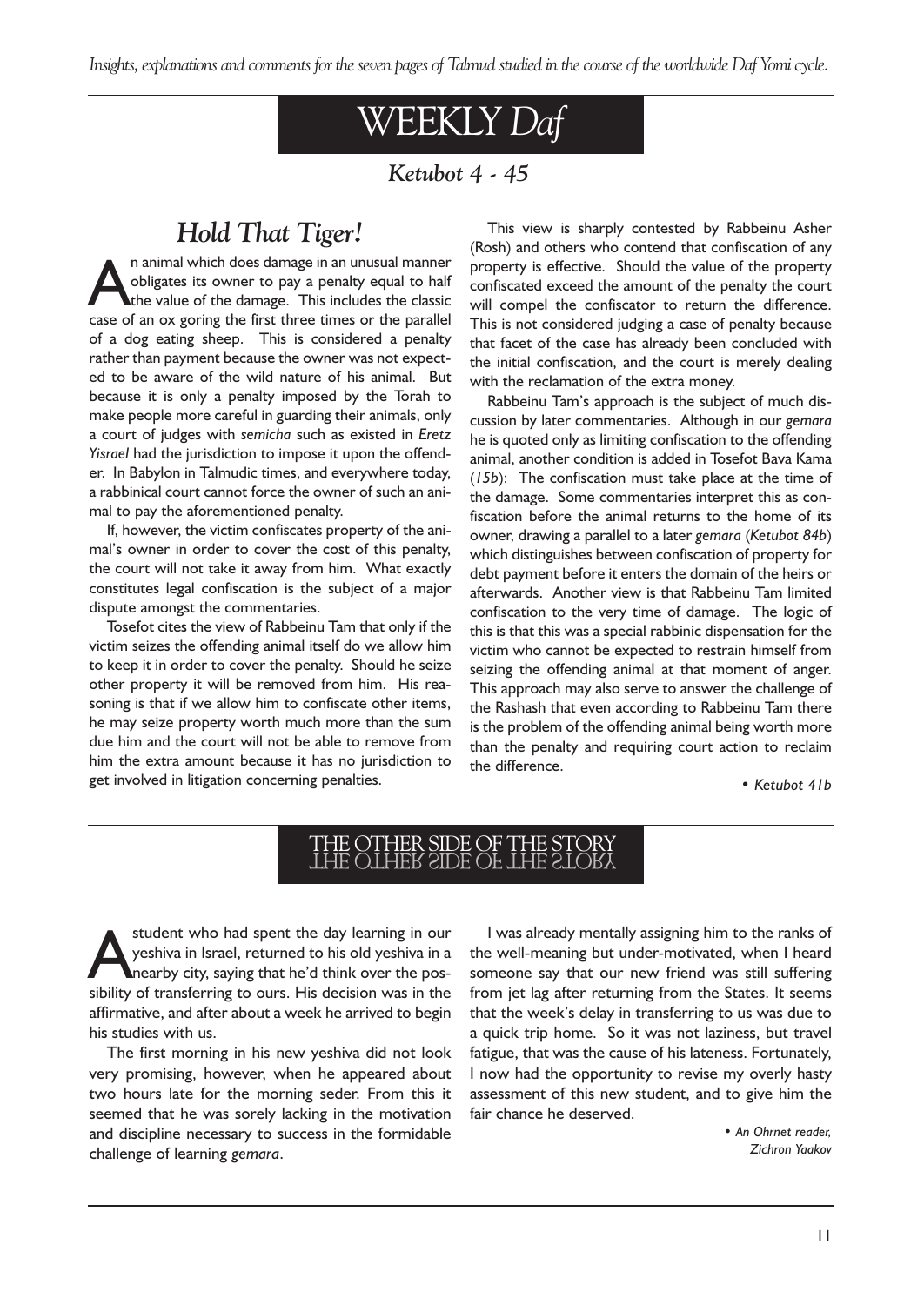### PARSHAT TAZRIA

# PARSHA Insights

# FiFis Nose Tweezers

"If a tzara'at affliction will be in a person..."  $(13:9)$ While flying from Detroit to<br>Chicago a couple of weeks<br>the in-flight buying guide from the Chicago a couple of weeks ago, I happened to pick up the in-flight buying guide from the pocket of the seat in front of me. What I saw there astounded me. I was amazed at the entrepreneurial skills of the advertisers. Here were solutions to problems that I didn't even realize that I had: Tweezers to remove unsightly hairs from the nostrils of your pet poodle. A digitized sound generator that replicates the sound of a gurgling brook to soothe a depressed goldfish. A set of dentures fixed in a permanent smile to guarantee that at your next job interview you create a positive vibe.

Okay. I'm exaggerating. But not much.

Advertising and consumerism have turned us into a nation of "needers." I need therefore I am. From the moment we turn on our TV in the morning, from the moment we pick up our morning papers, on the subway, at the movies, we are reminded that we are lacking. There are things out there that any self-respecting person ought to have. And we don't have them. We need. We need so much. Although this may have an amusing side, its implications are rather more disturbing.

If I were to ask you to sum up the difference between a child and an adult in one sentence, what would it be?

I would like to suggest that the difference is that a child sees himself as the center of the world, whereas an adult sees G-d as the center of the world.

A child is prepared to wake up a continent if he has a tickle in the back of his throat. An adult understands that he is not the center of creation. Things don't revolve around me, around my self-gratification, around my self-fulfillment. An adult realizes that life is no more than a series of opportunities to give; life is no more than one scenario after another in which I can connect to the Ultimate Giver, by being like Him. According to this definition, most of us are still toddlers.

This is what the Torah means when it says that we are created "in the image of G-d." It doesn't mean that G-d has a face, arms or a white beard. When the Torah speaks anthropomorphically, it does so because it wants to "speak in our language." On a deeper level, however, when it says that man is created "in the image of G-d," it means that just like G-d is the Giver, man is created to be a giver, and not a needer.

In this week's Torah portion, we learn of a malady called tzara'at. For centuries, tzara'at has been translated erroneously as "leprosy". Even a cursory glance at this week's portion shows the inaccuracy of such a translation. Leprosy is a highly contagious disease. However, if something that looked like tzara'at broke out on a newlywed, or if it afflicted someone during a festival, the Talmud tells us that the kohen (the only person capable of establishing the nature of the affliction) should delay his examination so that the joy of the wedding festivities or of the holiday should proceed without impediment. If tzara'at really meant leprosy, allowing someone with this disease to roam loose, rubbing shoulders with all and sundry at a wedding feast or a Jewish holiday, would be criminal negligence.

Tzara'at was not a physical disease but a malaise of the spirit. It was merely the physical symptom of a chronic spiritual illness. If we do not see such a disease today, it is because our bodies have become so desensitized to our spiritual state that they can no longer act as a barometer to our spiritual well-being.

One of the causes of tzara'at was chronic selfishness.

From the Jewish perspective, society does not exist for its own sake, nor does it exist so that we may fulfill our own needs, it exists so that we may become givers, so that we may exercise our kindness and his caring. When someone fails in this fundamental area, he demonstrates that he has failed to understand the purpose of society itself. Thus he has no place in society until he can cure himself of this failing. Therefore the Torah prescribes that he must dwell "outside of the camp" until he ceases being a chronic "needer" and returns to being a reflection of  $G-d$  Himself  $-$  the Ultimate Giver.

### TAZRIA

# PARSHA Overview

The Torah commands a woman to bring a korban<br>after the birth of a child. A son is to be circumcised<br>on the eighth day of his life. The Torah introduces after the birth of a child. A son is to be circumcised on the eighth day of his life. The Torah introduces the phenomenon of tzara'at (often mistranslated as leprosy) — a miraculous disease that attacks people, clothing and buildings to awaken a person to spiritual failures. A kohen must be consulted to determine whether a particular mark is tara'at or not. The kohen isolates the sufferer for a week. If the disease remains unchanged, confinement continues for a second week, after which the kohen decides the person's status. The Torah describes the different forms of tzara'at. One whose tzara'at is confirmed wears torn clothing, does not cut his hair, and must alert others that he is ritually impure. He may not have normal contact with people. The phenomenon of tzara'at on clothing is described in detail.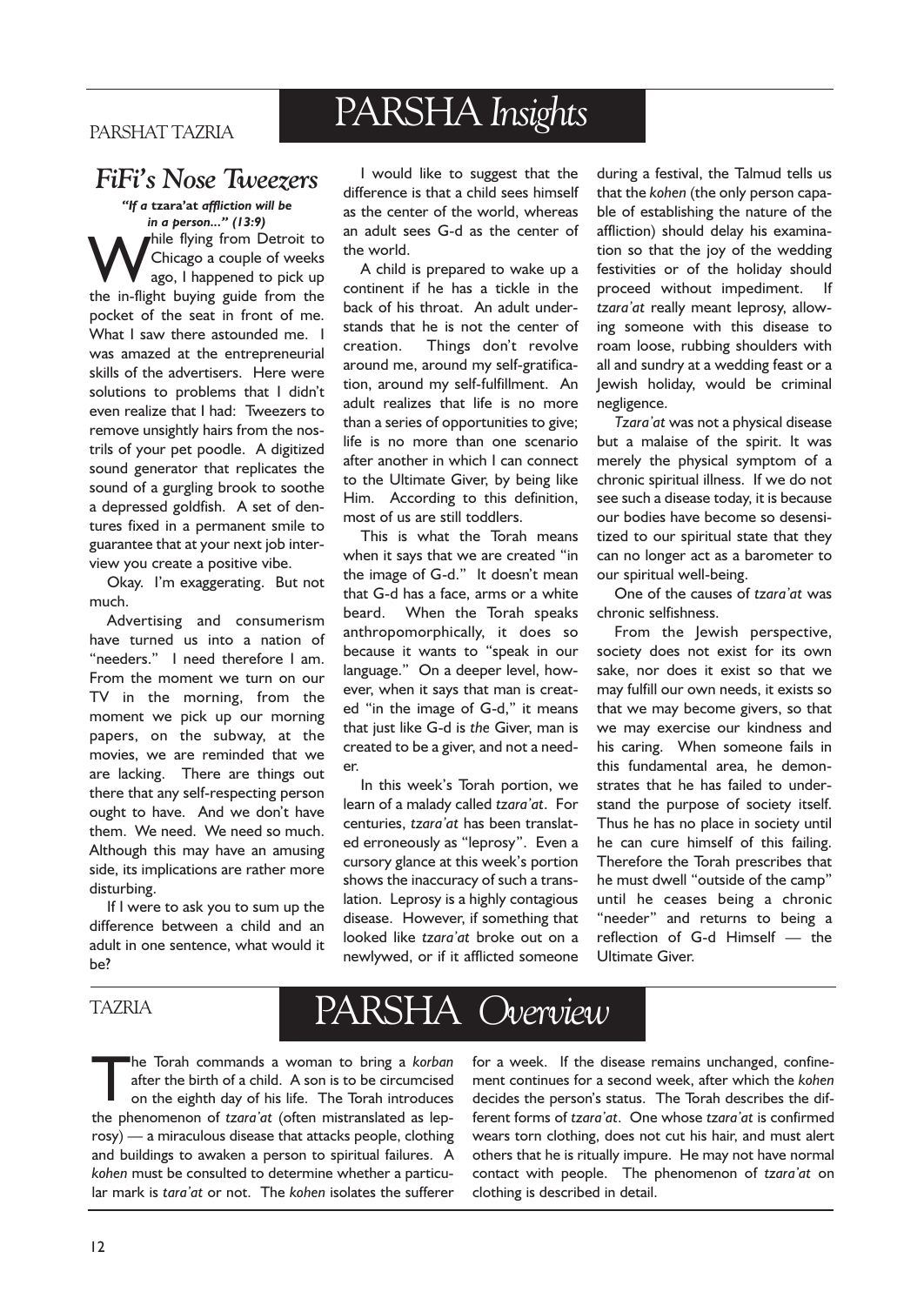### PARSHAT TAZRIA

# PARSHA Q&A

- 1. When does a woman who has given birth to a son go to the mikveh?
- 2. After a woman gives birth, she is required to offer two types of offerings. Which are they?
- 3. What animal does the woman offer as a chatat?
- 4. Which of these offerings makes her tahor (ritual purity)?
- 5. Which of the sacrifices does the woman offer first, the olah or the chatat?
- 6. Who determines whether a person is a metzora tamei (person with ritually impure  $tzara'at$ ) or is  $tahor$ ?
- 7. If the kohen sees that the tzara'at has spread after one week, how does he rule?
- 8. What disqualifies a kohen from being able to give a ruling in a case of tzara'at?
- 9. Why is the appearance of tzara'at on the tip of one of the 24 "limbs" that project from the body usually unable to be examined?
- 10. On which days is a kohen not permitted to give a ruling on tzara'at?
- 11. In areas of the body where collections of hair grow (e.g., the head or beard), what color hair is indicative of ritual impurity?
- 12. In areas of the body where collections of hair grow, what color hair is indicative of purity?
- 13. If the kohen intentionally or unintentionally pronounces a tamei person "tahor," what is that person's status?
- 14. What signs of mourning must a metzora display?
- 15. Why must a metzora call out, "Tamei! Tamei!"?
- 16. Where must a metzora dwell?
- 17. Why is a metzora commanded to dwell in isolation?
- 18. What sign denotes tzara'at in a garment?
- 19. What must be done to a garment that has tzara'at?
- 20. If after washing a garment the signs of tzara'at disappear entirely, how is the garment purified?

### Answers to Tazria's Questions

All references are to the verses and Rashi's commentary, unless otherwise stated

- 1. 12:2 At the end of seven days.
- 2. 12:6 An olah and a chatat.
- 3. 12:6 A tor (turtle dove) or a ben yona (young pigeon).
- 4. 12:7 The chatat.
- 5. 12:8 The chatat.
- 6. 13:2 A kohen.
- 7. 13:5 The person is tamei.
- 8. 13:12 Poor vision.
- 9.  $13:14$  The tzara' at as a whole must be seen at one time. Since these parts are angular, they cannot be seen at one time.
- 10. 13:14 During the festivals; and ruling on a groom during the seven days of feasting after the marriage.
- 11. 13:29 Golden.
- 12. 13:37 Any color other than golden.
- 13. 13:37 He remains tamei.
- 14. 13:45 He must tear his garments, let his hair grow wild, and cover his lips with his garment.
- 15. 13:45 So people will know to keep away from him.
- 16. 13:46 Outside the camp in isolation.
- 17. 13:46 Since tzara'at is a punishment for lashon hara (evil speech), which creates a rift between people, the Torah punishes measure for measure by placing a division between him and others.
- 18. 13:49 A dark green or dark red discoloration.
- 19. 13:52 It must be burned
- 20. 13:58 Through immersion in a mikveh.

### I Didnt Know That

Tzara'at cannot afflict houses in Jerusalem.

Yoma 12a

Bonus Q&A

Q. Why do people no longer contract tzara'at?

A. When a person commits certain sins, a spiritual impurity occurs. There is a spark of holiness within the person that cannot tolerate sin. At one time, the holiness within the person would reject this impurity by pushing it to the surface and the skin eruption of tzara'at appeared. As time went on, the level of holiness among people decreased, so that a person no longer has the power to reject the spiritual impurities caused by sin, and tzara'at ceased.

• Alshich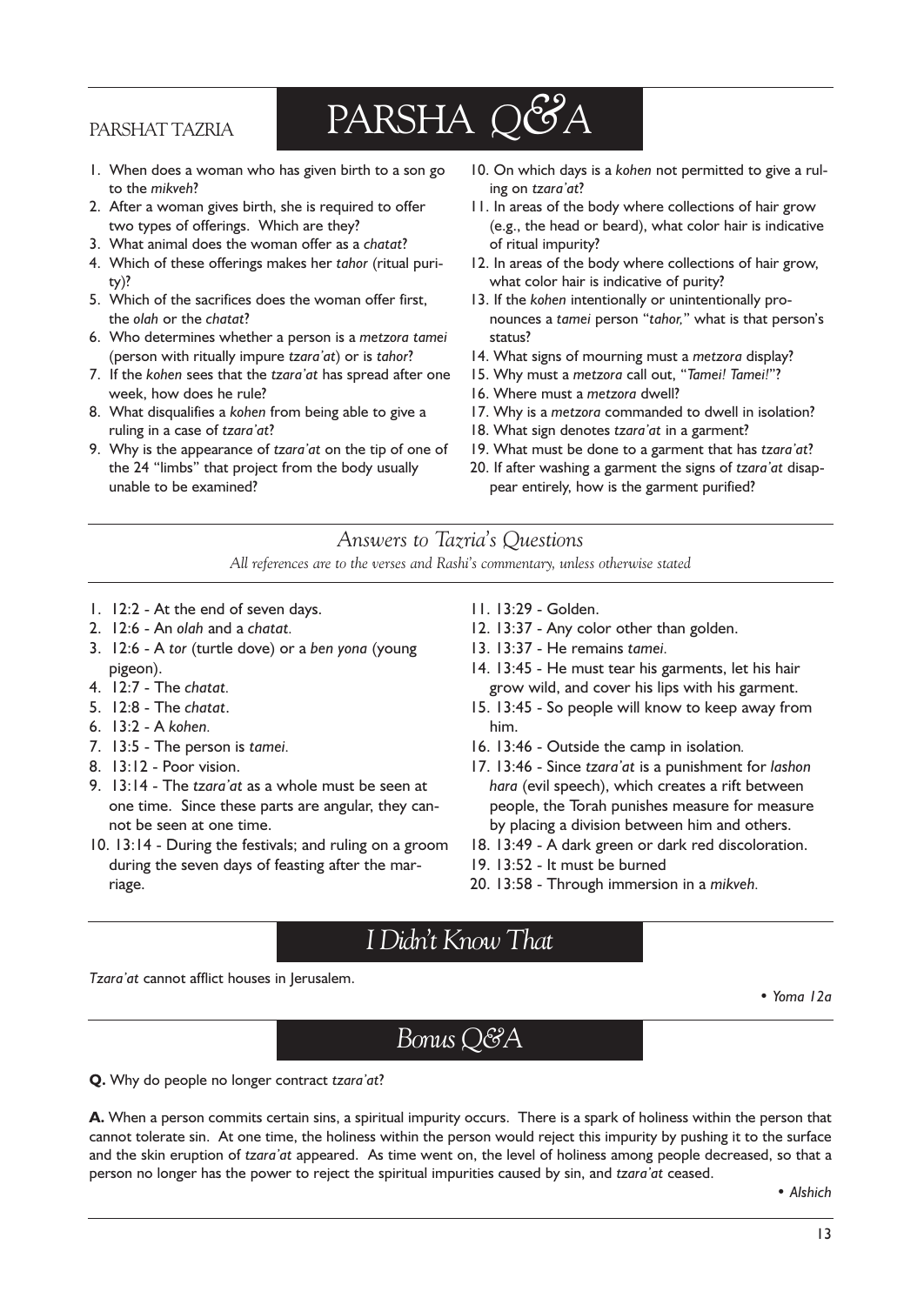# PARSHA Insights

PARSHAT METZORA

# Sticks and Stones

"And he shall be brought to the kohen." (14:3) hen a person speaks lashon hara, it indicates that he has no concept of the power of speech. It shows that he considers words to be insignificant in comparison to actions: As the nursery rhyme says, "Sticks and stones may break my bones, but words will never harm me." Nothing could be further from the truth. When a person speaks evil he awakes a prosecutor in Heaven not only against the target of his lashon hara, but also against himself. An angel with a "tape-recorder" stands by the side of each one of us recording our every word.

In order to teach those who speak lashon hara the power of just one word, the Torah instructs that the offender be brought to the kohen. But, even as he is on his way to the kohen, his body covered with tzara'at for all to see, until the kohen actually pronounces the word "Impure" he is still considered totally pure. Similarly, he cannot regain his former status, even though his disease has healed completely, until the kohen again pronounces him to be spiritually pure. From this the speaker of lashon hara is taught to reflect on the power of each and every word. For with one word, he can be made an outcast, and with one word he can be redeemed.

Based on Ohel Yaakov

### **HAFTARA** Shabbat Hagadol: Malachi 3:4-24

The Shabbat immediately before Pesach is called<br>Shabbat Hagadol — the Great Shabbat. It com-<br>memorates the day in Egypt that the Jews each<br>took a sheep, the Egyptian deity and tied it to their Shabbat Hagadol — the Great Shabbat. It commemorates the day in Egypt that the Jews each took a sheep, the Egyptian deity, and tied it to their bedposts, informing the Egyptians that their god was about to become an offering to Hashem. In spite of their fury, the Egyptians were powerless to act, although the Jews did not know this at the time. Rather, they acted out of trust of Hashem and Moshe, His prophet. Thus the Shabbat immediately before the first redemption was a day when the faith of the Jewish People was rewarded with Hashem's protection.

#### Behold! I send you Eliyahu the prophet before the great and awesome day of Hashem." (7:3) The night of Pesach is called "A night of guardings,"<br>when the Jewish People are guarded from their<br>enemies. "A night of guardings" also implies that<br>this night, the night of Pesach, is "guarded" — set aside when the Jewish People are guarded from their enemies. "A night of guardings" also implies that this night, the night of Pesach, is "guarded"  $-$  set aside for all time  $-$  as a night on which the final redemption can come. Every year, the night of Pesach has in it the power of redemption, it has the ability to bring forth the actual from the potential. Shabbat also has this ability to express and crystallize the latent power of the week that follows it. Therefore, every Shabbat Hagadol contains the power of the redemption from Egypt, already awakened in this Shabbat is the force of "the great and awesome day of Hashem.

Maharal

### **METZORA**

# PARSHA Overview

The Torah describes the procedure for a metzora (a<br>person afflicted with tzara'at) upon conclusion of<br>his isolation. This process extends for a week,<br>and involves offerings and immersions in the mikyeb person afflicted with tzara'at) upon conclusion of his isolation. This process extends for a week, and involves offerings and immersions in the mikveh. Then, a kohen must pronounce the metzora pure. A metzora of limited financial means may substitute lesser offerings for the more expensive animals. Before a kohen diagnoses that a house has tzara'at, household possessions are removed to prevent them from also being declared ritually impure. The tzara'at is removed by smashing and rebuilding that section of the house; if it reappears, the entire building must be razed. The Torah details those bodily secretions that render a person spiritually impure, thereby preventing his contact with holy items, and how one regains a state of ritual purity.

### SUBSCRIBE TO OHRNET IN PDF FORMAT write to info@ohr.org.il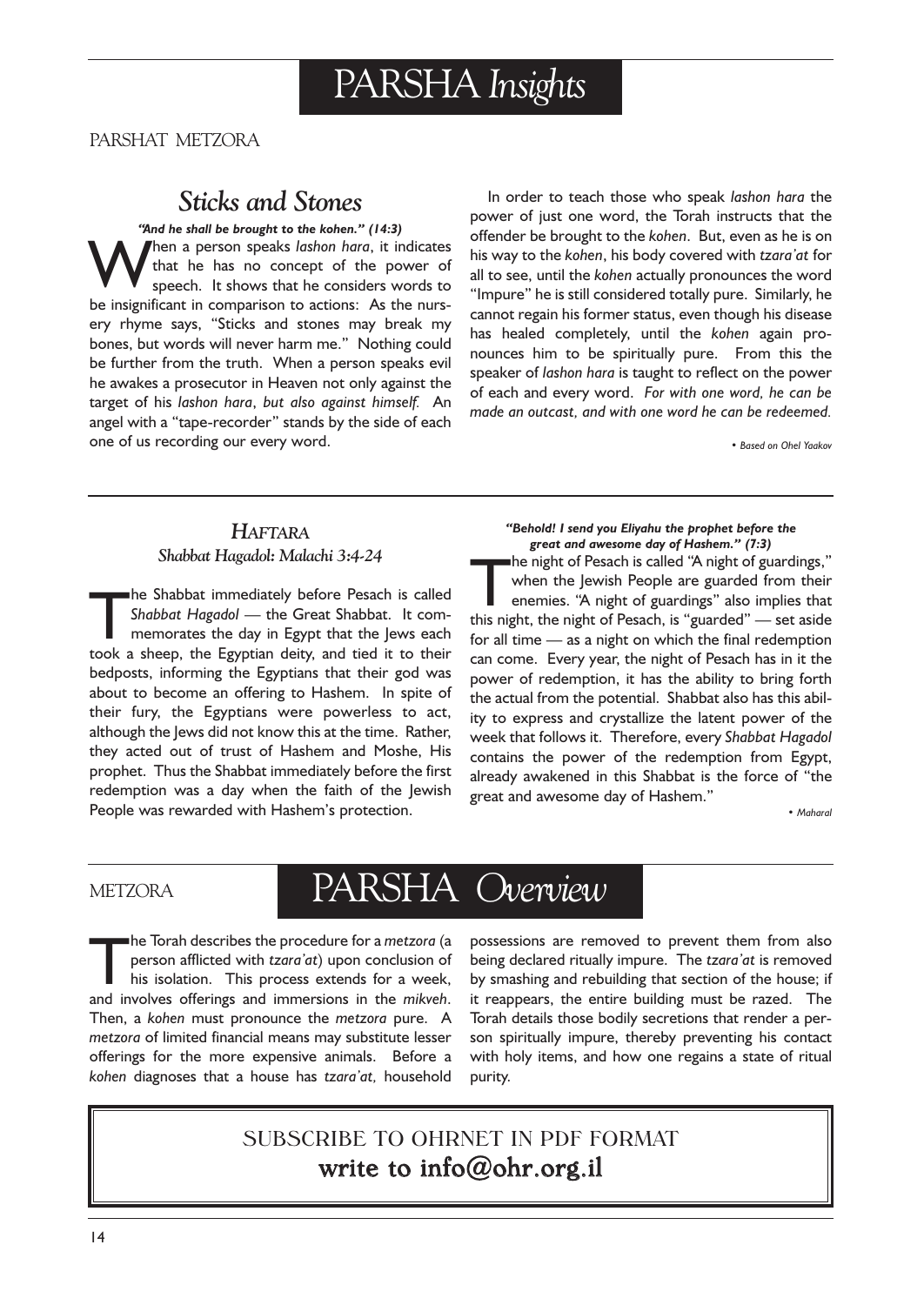### PARSHAT METZORA



- 1. When may a metzora not be pronounced tahor?
- 2. In the midbar, where did a metzora dwell while he was tamei?
- 3. Why does the metzora require birds in the purification process?
- 4. In the purification process of a metzora, what does the cedar wood symbolize?
- 5. During the purification process, the metzora is required to shave his hair. Which hair must he shave?
- 6. What is unique about the chatat and the asham offered by the metzora?
- 7. In the Beit Hamikdash, when the metzora was presented "before Hashem"  $(14:11)$ , where did he stand?
- 8. Where was the asham of the metzora slaughtered?
- 9. How was having tzara'at in one's house sometimes advantageous?
- 10. When a house is suspected as having tzara'at, what is its status prior to the inspection by a kohen?
- 11.What happens to the vessels that are in a house found to have tzara'at?
- 12. Which type of vessels cannot be made tahor after they become tamei?
- 13. Where were stones afflicted with tzara'at discarded?
- 14. When a house is suspected of having tzara'at, a kohen commands that the affected stones be replaced and the house plastered. What is the law if the tzara'at: a) returns and spreads; b) does not return; c) returns, but does not spread?
- 15. When a person enters a house that has tzara'at, when do his clothes become tamei?
- 16.What is the status of a man who is zav (sees a flow): a) two times or two consecutive days; b) three times or three consecutive days?
- 17. A zav sat or slept on the following: a) a bed; b) a plank; c) a chair; d) a rock. If a tahor person touches these things what is his status?
- 18. What does the Torah mean when it refers to a zav who "has not washed his hands"?
- 19.When may a zav immerse in a mikveh to purify himself?
- 20. What is the status of someone who experiences a one time flow?

### Answers to Metzora's Questions

All references are to the verses and Rashi's commentary, unless otherwise stated

- 1. 14:2 At night.
- 2. 14:3 Outside the three camps.
- 3. 14:4 Tzara'at comes as a punishment for lashon hara. Therefore, the Torah requires the metzora to offer birds, who chatter constantly, to atone for his sin of chattering.
- 4. 14:4 The cedar is a lofty tree. It alludes to the fact that tzara'at comes as a punishment for haughtiness.
- 5. 14:9 Any visible collection of hair on the body.
- 6.  $14:10$  They require n'sachim (drink offerings).
- 7. 14:11 At the gate of Nikanor.
- 8.  $14:13$  On the northern side of the mizbe ach.
- 9. 14:34 The Amorites concealed treasures in the walls of their houses. After the conquest of the Land, tzara'at would afflict these houses. The Jewish owner would tear down the house and find the treasures.
- 10. 14:36 It is tahor.
- 11. 14:36 They become tamei.
- 12. 14:36 Earthenware vessels.
- 13. 14:40 In places where tahor objects were not handled.
- 14. a)  $14:44-45$  It is called "tzara' at mam'eret," and the house must be demolished; b) 14:48 - the house is pronounced tahor; c) 14:44 - The house must be demolished.
- 15. 14:46 When he remains in the house long enough to eat a small meal.
- 16. 15:2 a) He is tamei; b) he is tamei and is also required to bring a korban.
- 17. 15:4-5 Only a type of object that one usually lies or sits upon becomes a transmitter of tumah when a zav sits or lies on it. A tahor person who subsequently touches the object becomes tamei and the clothes he is wearing are also tmei'im. Therefore: a) tamei; b) tahor; c) tamei; d) tahor.
- 18. 15:11 One who has not immersed in a mikveh.
- 19. 15:13 After seven consecutive days without a flow.
- 20. 15:32 He is tamei until evening.

# I Didn't Know That

"And he (the metzora) shall offer it as an asham (guilt offering)..."  $(14:12)$  An asham is offered when one has misused holy possessions. The metzora brings an asham because he misused his faculty of speech.

• Sforno

# Bonus Q&A

Q. Since the signs of a tzara'at are easily recognized, why is the person's status dependent only upon the word and declaration of the kohen?

A. Tzara'at is the punishment for lashon hara. A person who speaks lashon hara doesn't realize the power of speech. The Torah teaches this to the metzora by giving the kohen the ability to declare, with a single word, that the person is tamei.

Ohel Yaakov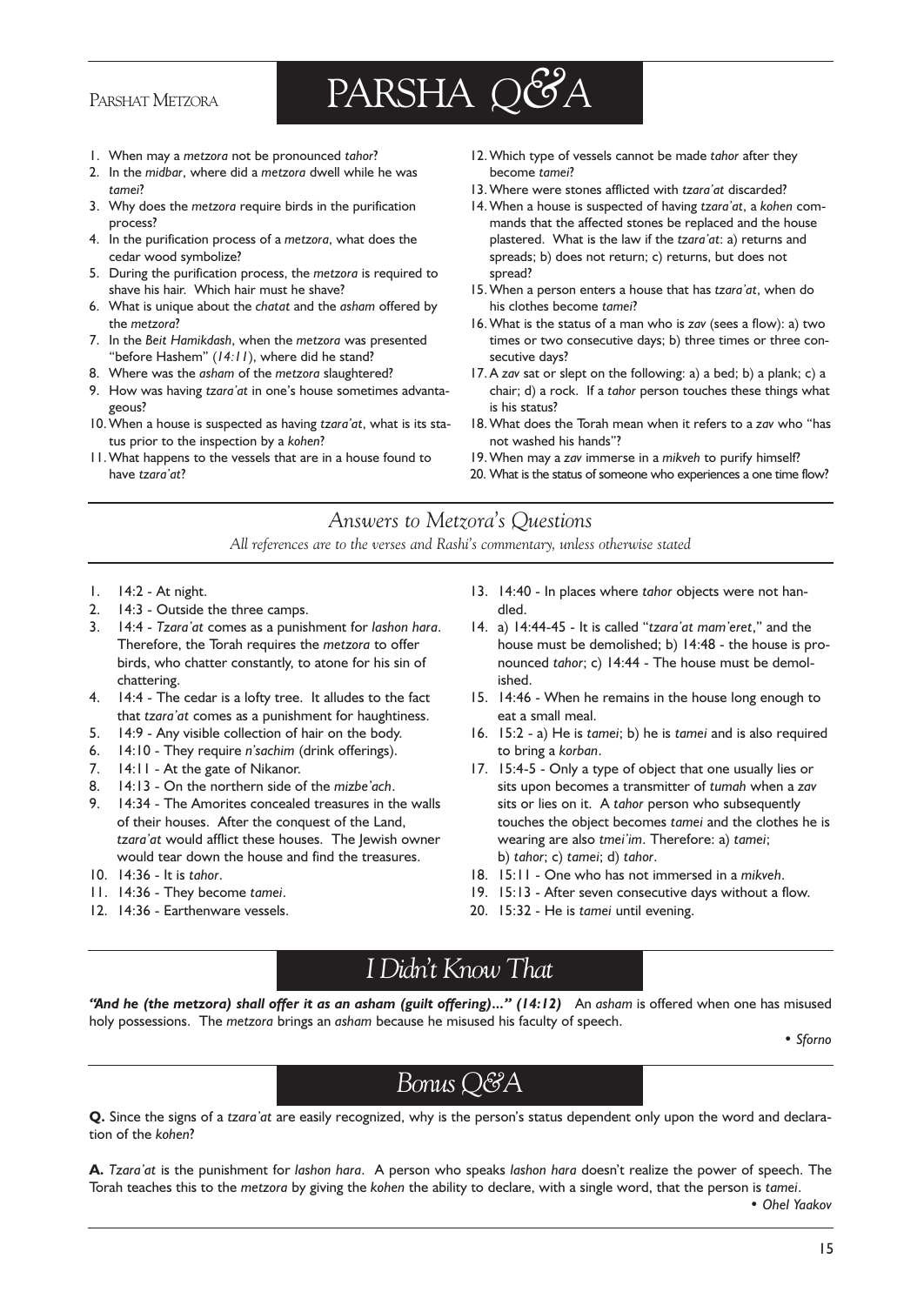# PARSHA Insights

PARSHAT ACHAREI MOT

# **Cliffhanger**

Do not imitate the practices of the land of Egypt in which you dwelled..." (18:3) group of people live on a moun-<br>tain-top which ends in a sheer<br>cliff and a drop of several thou-<br>sand feet. One civic-minded fellow on tain-top which ends in a sheer cliff and a drop of several thousand feet. One civic-minded fellow, on his own initiative, builds a safety fence to prevent anyone from venturing too close to the edge of the cliff and inadvertently falling off. Would anyone complain that the fence limited his freedom of movement by making it less likely that he plummet off the mountain to his death?

Often we hear those who do not understand the true nature of rabbinic legislation complain that the Rabbis restricted our lives with unnecessary and complicated extra laws and prohibitions. But one who appreciates the seriousness of transgressing a Torah law - the devastating effects that such transgressions have on the neshama, one's eternal life, and the world in general - feels much more secure knowing that safety fences have been erected to prevent him from plummeting into a spiritual oblivion.

.<br>• Adapted from Rabbi Zev Leff's Outlooks and Insights

### From the Inside Out

''And he (Aharon) will place the incense on the fire in front of Hashem." (16:13) In the first part of the service of Yom<br>
Kippur in the *Beit Hamikdash*, the<br>
kohen gadol would burn incense in<br>
the Holy-of-Holies The *Tzedukim* n the first part of the service of Yom Kippur in the Beit Hamikdash, the the Holy-of-Holies. The Tzedukim (Sadducees), who denied the authority of the Oral Torah, claimed that the incense should first be placed on the fire in a fire-pan outside the Holy-of-Holies, and only then the kohen gadol should carry it inside. The Talmud (Yoma 53) cites the above verse as a proof to the contrary: That the incense should only be placed on the fire "in front of Hashem." In every generation, the Jewish People has its "Tzedukim" those who wish to introduce novelty

into Judaism from what they have seen "outside". To ape the secular world and introduce "improvements," "adjustments" and "modernizations" into the sanctity of Israel. The Torah sages of every generation fight a constant and bitter battle against these "improvements". Which is not to say that the Torah is stuck in a bygone age. On the contrary, the Torah speaks to each generation on every aspect of life; sometimes involving itself in the finest minutiae of science, in order to express how the Halacha views all that pertains to the modern world. But that view is extrapolated from the inward essence of the Torah outward, not grafted on from the outside. The Torah addresses the modern world, not in terms of compromise or appeasement, not through pandering to the ideology of the hour, nor to the dictates of the fashions of the world at large. Rather it views the world through intrinsic principles enshrined in immutable criteria.

• Based on Hadrash V'Ha'lvun

### Haftara Amos 9.7-15 Down on the Farm

Behold, days are coming, the words of Hashem, when the plower will encounter the reaper..."  $(9:13)$ 

**A** "townie," who had never been out of the city, once<br>found himself in the country, watching a farmer plow-<br>thought to himself that here was certainly someone who found himself in the country, watching a farmer plowthought to himself that here was certainly someone who needed urgent psychiatric help: Someone burying perfectly good grain in the earth so that it would rot! He left, and went back to town shortly afterward. Had the "townie" stayed in the country longer, he would have witnessed how each rotting seed had given bloom to many heavy sheaves of wheat which had been harvested and its grain gathered in sufficiency for the whole year. Had he stayed, he would certainly have understood that the plowing and sowing were only to achieve this end, and there would have been no question in his mind that the farmer was a lunatic. However, since he returned to the city, he had no idea as to the true purpose of the farmer.

In our days, we look around us at the world, and we see the wicked prosper and the righteous in dire adversity. However, we only see the beginning of the process, not its purpose and completion. In the time-to-come, when there will be a complete revelation of Hashem's providential guidance in the world, we will understand the purpose of every single event, however seemingly illogical or unfair: The "plowing" will be seen through the perspective of the "harvesting" - "when the plower will encounter the reaper..."

• Based on the Dubna Maggid



shem instructs the kohanim to exercise extreme care<br>
when they enter the Mishkan. On Yom Kippur, the<br>
kohen gadol is to approach the holiest part of the<br>
Mishkan after special preparations and wearing special clothwhen they enter the Mishkan. On Yom Kippur, the Mishkan after special preparations and wearing special clothing. He brings offerings unique to Yom Kippur, including two identical goats that are designated by lottery. One is "for Hashem" and is offered in the Temple, while the other is "for Azazel" in the desert. The Torah states the individual's obligations on Yom Kippur: On the 10th day of the seventh month, one must afflict oneself. We abstain from eating and drinking, anointing, wearing leather footwear, washing, and marital relations.

Consumption of blood is prohibited. The blood of slaughtered birds and undomesticated beasts must be covered. The people are warned against engaging in the wicked practices that were common in Egypt. Incest is defined and prohibited. Marital relations are forbidden during a woman's monthly cycle. Homosexuality, bestiality and child sacrifice are prohibited.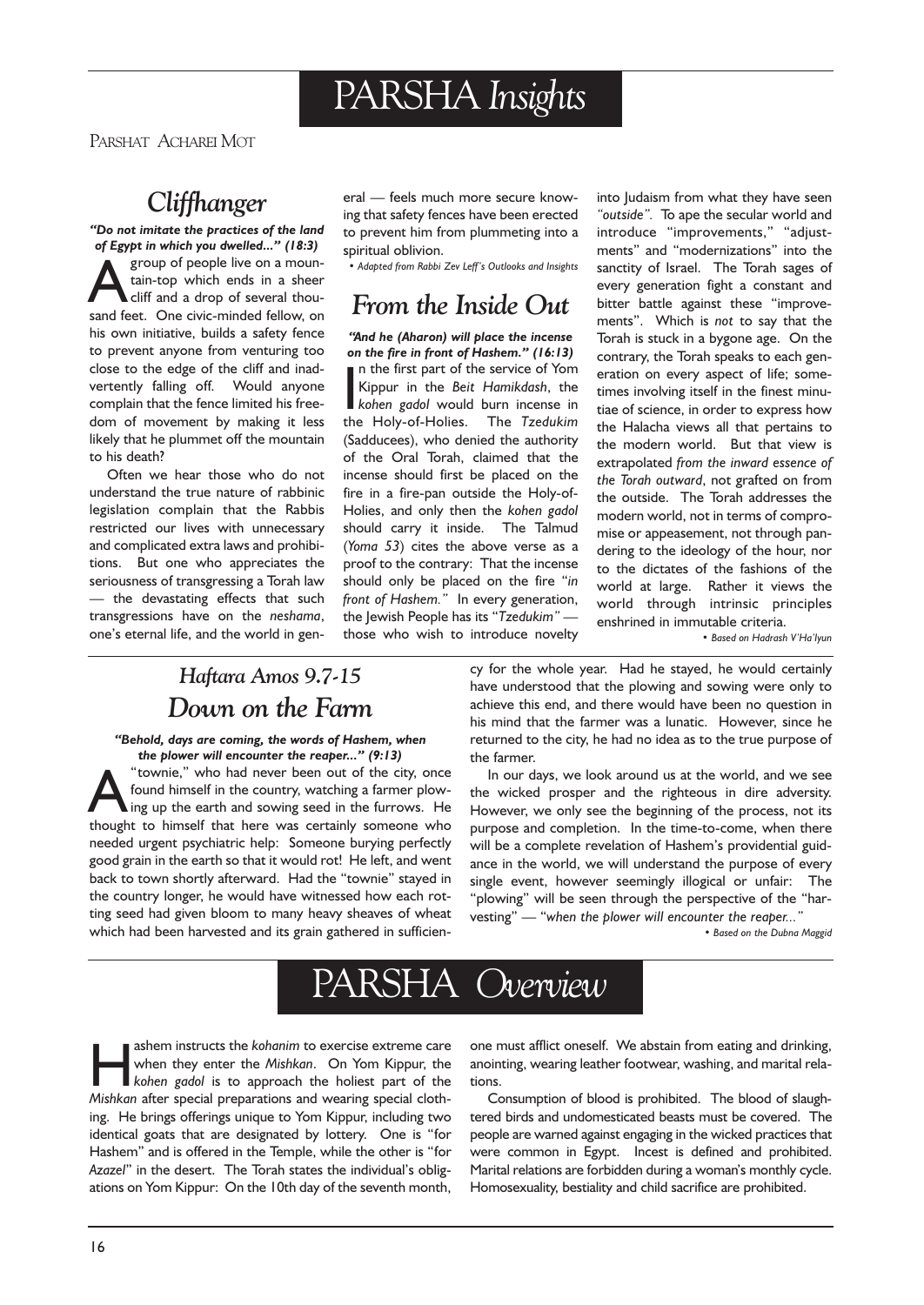#### PARSHAT ACHAREI MOT

# PARSHA Q&A

- 1. Why does the Torah emphasize that Parshat Acharei Mot was taught after the death of Aharon's sons?
- 2. What is the punishment for a kohen gadol who inappropriately enters the kodesh kodashim?
- 3. How long did the first Beit Hamikdash stand?
- 4. What did the kohen gadol wear when he entered the kodesh kodashim?
- 5. How many times did the kohen gadol change his clothing and immerse in the mikveh on Yom Kippur?
- 6. How many times did he wash his hands and feet from the kiyor (copper laver)?
- 7. The kohen gadol offered a bull chatat to atone for himself and his household. Who paid for it?
- 8. One of the goats that was chosen by lot went to azazel. What is azazel?
- 9. Who is included in the "household" of the kohen gadol?
- 10. For what sin does the goat chatat atone?
- 11. After the Yom Kippur service, what is done with the

four linen garments worn by the kohen gadol?

- 12. Where were the fats of the chatat burned?
- 13. Who is solely responsible for attaining atonement for the Jewish People on Yom Kippur?
- 14. From one point in history, installation of the kohen gadol through anointing was no longer used but was conducted by donning the special garments of that office. From when and why?
- 15. What is the penalty of karet?
- 16. Which categories of animals must have their blood covered when they are slaughtered?
- 17. When a person eats a kosher bird that was improperly slaughtered (a neveilah), at what point does he contract tumah?
- 18. The Torah commands the Jewish People not to follow the chukim of the Canaanites. What are the forbidden "chukim"?
- 19. What is the difference between a mishpat and a chok?
- 20. May a man marry his wife's sister?

Answers to Acharei Mot's Questions All references are to the verses and Rashi's commentary, unless otherwise stated

- 1. 16:1 To strengthen the warning not to enter the kodesh kodashim except on Yom Kippur.
- 2. 16:2 Death.
- 3. 16:3 410 years.
- 4. 16:4 Only the four linen garments worn by an ordinary kohen.
- 5. 16:4 Five times.
- 6. 16:4 Ten times.
- 7. 16:6 The kohen gadol.
- 8. 16:8 A jagged cliff.
- 9. 16:11 All the kohanim.
- 10. 16:16 For unknowingly entering the Beit Hamikdash in the state of tumah.
- 11. 16:23 They must be put into geniza and not be used again.
- 12. 16:25 On the outer mizbe'ach.
- 13. 16:32 The kohen gadol.
- 14. 16:32 Anointing ceased during the kingship of Yoshiahu. At that time, the oil of anointing was hidden away.
- 15. 17:9 One's offspring die and one's own life is shortened.
- 16. 17:13 Non-domesticated kosher animals and all species of kosher birds.
- 17. 17:15 When the food enters the esophagus.
- 18. 18:3 Their social customs.
- 19. 18:4 A mishpat conforms to the human sense of justice. A chok is a law whose reason is not given to us and can only be understood as a decree from Hashem.
- 20. 18:18 Yes, but not during the lifetime of his wife.

# I Didn't Know That

In preparation for Yom Kippur, a second kohen was inducted as kohen gadol in case the first kohen gadol became ineligible.

Ramban

Kasha

Q: Verses 18:1-29 list the prohibitions against immorality. Why do we read this section during the minchah of Yom Kippur?

A: To teach that even during the holiest day of the year, one must be careful to guard oneself against even the most base abominations.

Mayana Shel Torah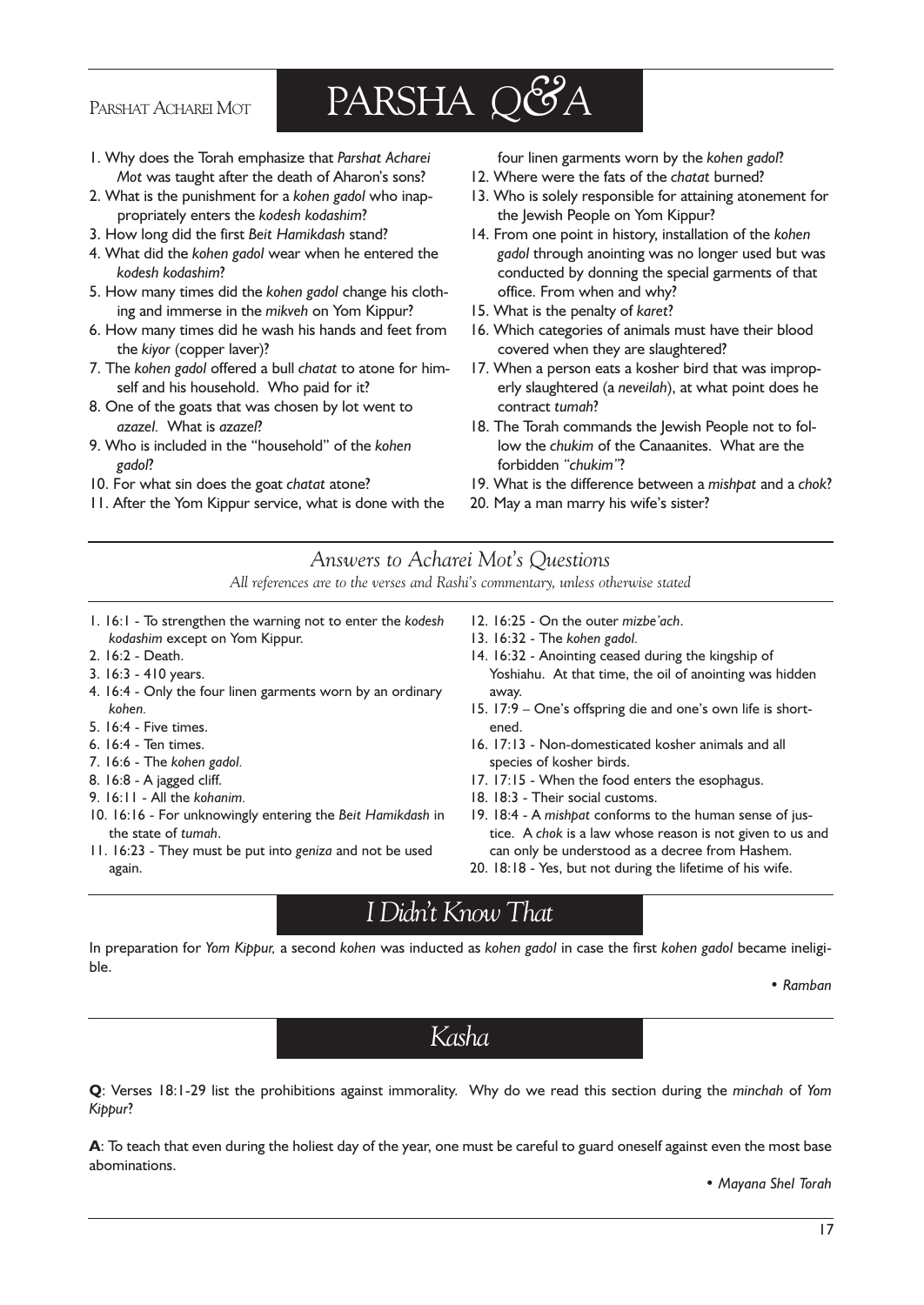# PARSHA Insights

PARSHAT KEDOSHIM

# You and Me

#### "Love your neighbor as yourself - I am Hashem." (19:18)

abbi Akiva states that this is the fundamental principal of all the Torah. But, in truth, how is it possible to love another person as one abbi Akiva states that this is the fundamental principal of all the Torah. But, in truth, how is it loves oneself? A person's whole view of the world tends to be ego-centric, and even when he behaves altruistically it is usually based on the desire to feel good about himself  $-$  that's not loving as yourself, that's called loving yourself! The answer is at the end of the verse "I am Hashem." When a person puts himself at the center of the universe instead of Hashem, then necessarily every other creation is lightyears away from him. But when he acknowledges that Hashem is G-d, then as a creation of Hashem he sees himself as linked to his fellow man. In

essence there becomes no difference between "me" and "you". As we are all expressions of the will of the Creator, as much as I can love myself, I can love my neighbor.

Heard from Rabbi Mordechai Perlman

### Faces of Holiness

Speak to all of the congregation of the Children of Israel and tell them: You must be Holy.'  $''$  (19:2)

We often think of holiness as<br>exceptional individuals can<br>aspire to However, the fact that something that only a few exceptional individuals can aspire to. However, the fact that Hashem gave this mitzvah to Moshe in the form of "Speak to all the congregation" teaches us that not only the exceptional among us is capable of holiness, but every one of us is commanded to be Holy. When the Torah was given on Mount Sinai, the Midrash, commenting on the verse "And all the people saw the voices" tells us "The voice came out and was divided into many many different voices, and everyone heard according to his strength." In other words, when one person heard "You shall not murder," he understood it to mean "Don't pick up your ax and murder!" While another understood "You shall not murder" to mean that if a dead body is found close to the outskirts of your town, you will be held responsible for not giving him sufficient protection, food and escort, as though you'd killed him. To yet another it meant don't embarrass someone in public, because when the blood drains from his face and he turns white, it is as though you had killed him. Each person heard the voice according to his own strength and unique talents, and similarly every lew is expected to be holy on his level because he is an individual spark of the holiness of G-d.

Rabbi Shlomo Yosef Zevin

### Haftara Yeshaya 66:1-66:24

Shabbat Rosh Chodesh (New Month)

The Haftara for Parshat Kedoshim is the special one we<br>read when *Rosh Chodesh falls* on Shabbat. The last<br>verses relate to both Rosh Chodesh and Shabbat as<br>times when in the future, the people will visit the Sanctuary read when Rosh Chodesh falls on Shabbat. The last verses relate to both Rosh Chodesh and Shabbat as times when in the future, the people will visit the Sanctuary to worship G-d.

Yeshaya proclaims that G-d, who created the whole universe, does not need the Sanctuary nor our worship. He commanded the Sanctuary worship for our benefit, as a way for us to express our gratitude and respect; but internal virtue is the main idea. When that is lacking, all the rest is meaningless.

Yeshaya narrates the future redemption which will be miraculously fast and unprecedented, after which all the nations will come to Jerusalem to the Beit Hamikdash to worship the one true G-d.

#### River of Peace "Like a river do I lead peace unto her..." (66:12)

declares that in the future, He will bring peace to the<br>Jewish nation like a river. The Talmud (Berachot 56b)<br>derives from the above verse that one who dreams of a<br>river will enjoy peace. The Talmud cites two other verses Jewish nation like a river. The Talmud (Berachot 56b) river will enjoy peace. The Talmud cites two other verses by which it derives that dreaming of a bird or a pot also indicates peace. How is this to be understood?

Peace ensues when opposites live in harmony. A pot symbolizes peace, as a pot enables fire and water to coexist. A bird symbolizes the peaceful coexistence of the physical and ethereal, as a bird flies in the sky and also walks on the ground. And a river is a place where both rain from heaven and water from underground collect, and conducts the water to inhabited areas for the use of mankind.

Thus in the future redemption, both physical wealth and spiritual abundance will be present in one location, and the righteous will be also the prosperous.

# PARSHA Overview

The nation is enjoined to be holy. Many prohibitions and positive commandments are taught:

Prohibitions: Idolatry; eating offerings after their time-limit; theft and robbery; denial of theft; false oaths; retention of someone's property; delaying payment to an employee; hating or cursing a fellow Jew (especially one's parents); gossip; placing physical and spiritual stumbling blocks; perversion of justice; inaction when others are in danger; embarrassing; revenge; bearing a grudge; cross-breeding; wearing a garment of wool and linen; harvesting

a tree during its first three years; gluttony and intoxication; witchcraft; shaving the beard and sideburns; and tattooing.

Positive: Awe for parents and respect for the elderly; leaving part of the harvest for the poor; loving others (especially a convert); eating in Jerusalem the fruits from a tree's 4th year; awe for the Temple; respect for Torah scholars, the blind and the deaf. Family life must be holy. We are warned again not to imitate gentile behavior, lest we lose the Land of Israel. We must observe kashrut, thus maintaining our unique and separate status.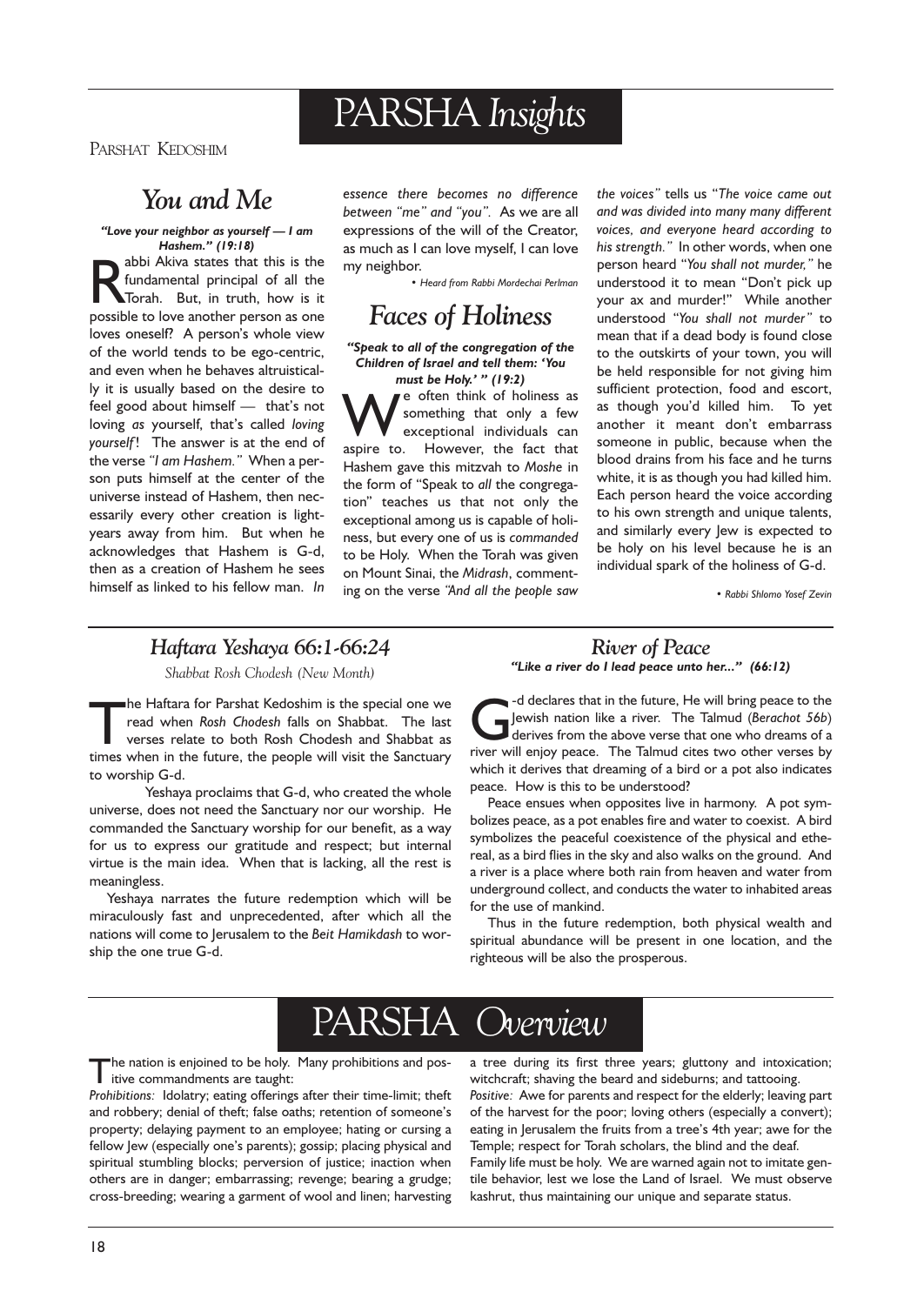### PARSHAT KEDOSHIM

# PARSHA Q&A

- 1. Why was Parshat Kedoshim said in front of all the Jewish People?
- 2. Why does the Torah mention the duty to honor one's father before it mentions the duty to honor one's mother?
- 3. Why is the command to fear one's parents followed by the command to keep Shabbat?
- 4. Why does Shabbat observance supersede honoring parents?
- 5. What is "leket?"
- 6. In Shemot 20:13, the Torah commands "Do not steal." What does the Torah add when it commands in Vayikra 19:11 "Do not steal?"
- 7. "Do not do wrong to your neighbor"  $(19:13)$ . To what "wrong" is the Torah referring?
- 8. By when must you pay someone who worked for you during the day?
- 9. How does Rashi explain the prohibition "Don't put a stumbling block before a sightless person?
- 10. In a monetary case involving a poor person and a rich

person, a judge is likely to wrongly favor the poor person. What rationale does Rashi give for this?

- 11. When rebuking someone, what sin must one be careful to avoid?
- 12. It's forbidden to bear a grudge. What example does Rashi give of this?
- 13. The Torah forbids tattooing. How is a tattoo made?
- 14. How does one fulfill the mitzvah of "hadarta p'nei zaken?
- 15. What punishment will never come to the entire Jewish People?
- 16. What penalty does the Torah state for cursing one's parents?
- 17. When the Torah states a death penalty but doesn't define it precisely, to which penalty is it referring?
- 18. What will result if the Jewish People ignore the laws of forbidden relationships?
- 19. Which of the forbidden relationships listed in this week's Parsha were practiced by the Canaanites?
- 20. Is it proper for a Jew to say "I would enjoy eating ham?"

#### Answers to Kedoshim's Questions All references are to the verses and Rashi's commentary, unless otherwise stated

- 1. 19:2 Because the fundamental teachings of the Torah are contained in this Parsha.
- 2. 19:3 Since it is more natural to honor one's mother, the Torah stresses the obligation to honor one's father.
- 3. 19:3 To teach that one must not violate Torah law even at the command of one's parents.
- 4. 19:3 Because the parents are also commanded by Hashem to observe Shabbat. Parents deserve great honor, but not at the "expense" of Hashem's honor.
- 5. 19:9 "Leket" is one or two stalks of grain accidentally dropped while harvesting. They are left for the poor.
- 6. 19:11 The Torah in Vayikra prohibits monetary theft. In Shemot it prohibits kidnapping.
- 7. 19:13 Withholding wages from a worker.
- 8. 19:13 Before the following dawn.
- 9. 19:13 Don't give improper advice to a person who is unaware in a matter. For example, don't advise someone to sell his field, when in reality you yourself wish to buy it.
- 10. 19:15 The judge might think: "This rich person is obligated to give charity to this poor person regardless of the outcome of this court case. Therefore, I'll rule in favor of the poor person. That way, he'll receive the financial support he needs without feeling shame.
- 11. 19:17 Causing public embarrassment.
- 12. 19:18 Person A asks person B: "Can I borrow your shovel?" Person B says: "No." The next day, B says to A: "Can I borrow your scythe?" A replies: "Sure, I'm not stingy like you are.
- 13. 19:28 Ink is injected into the skin with a needle.
- 14. 19:32 By not sitting in the seat of elderly people, and by not contradicting their statements.
- 15. 20:3 "Karet" being spiritually "cut off."
- 16. 20:9 Death by stoning.
- 17. 20:10 Chenek (strangulation).
- 18. 20:22 The land of Israel will "spit them out."
- 19. 20:23 All of them.
- 20. 20:26 Yes.

### I Didn't Know That

"You shall surely rebuke your fellow  $|ew" (19:17)$  Any love not accompanied by rebuke is not true love.

Bereishet Rabbah

Kasha

Q. "Keep my Shabbatot." (19:30) Why is the word "Shabbatot" in the plural?

A. The festivals, such as Pesach and Shavuot are also called "Shabbatot" because they are days when we refrain from creative actions. "Shabbatot" is plural because it refers to both the seventh day and to the festivals.

Tractate Shavuot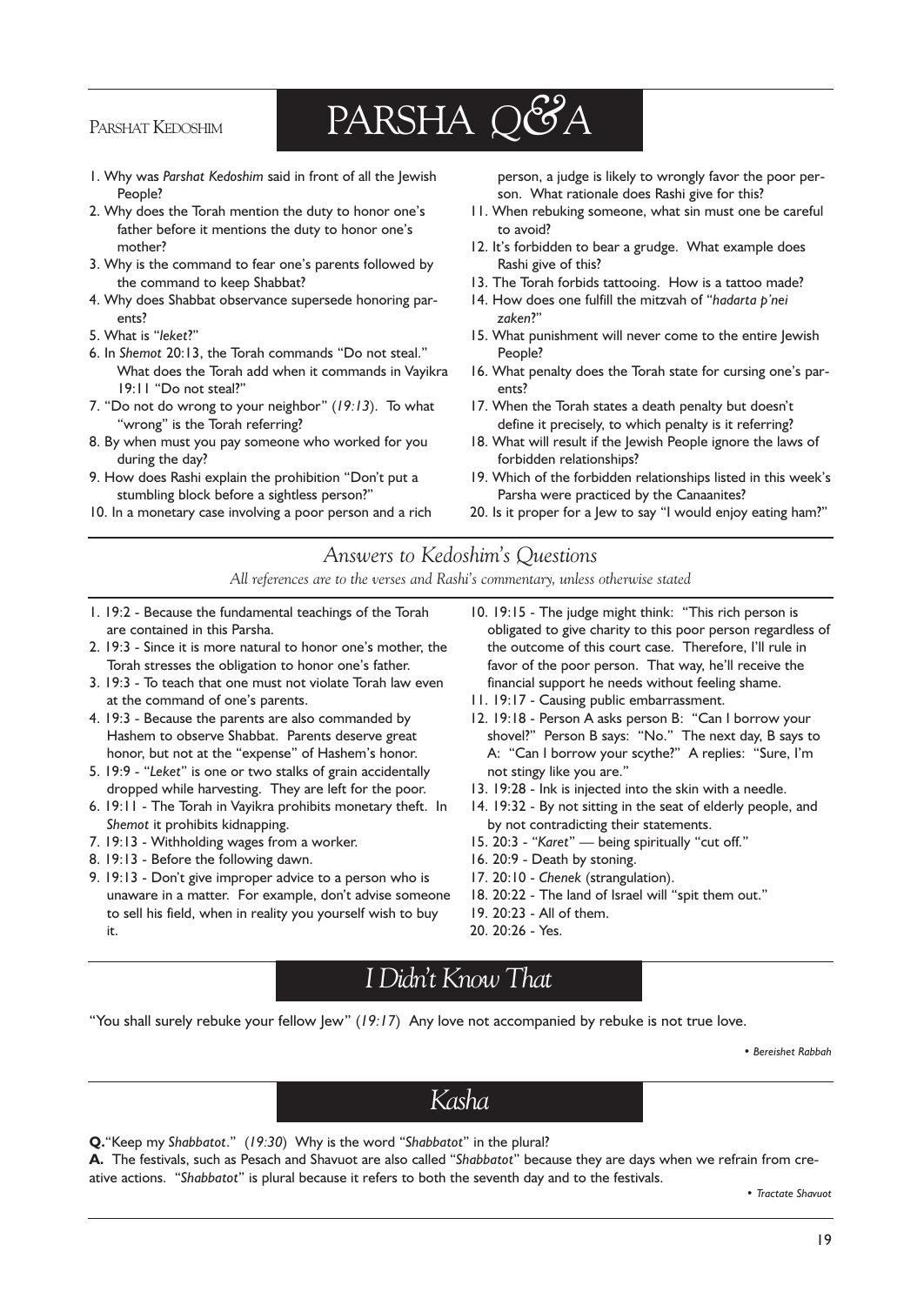# PARSHA Insights

PARSHAT EMOR

### The Eternal Flame

Command the Children of Israel ... to kindle a continual lamp."  $(24:2)$ 

o into any Synagogue when<br>it's dark and you will see a<br>small lamp shining above the<br>Holy Ark It's called the ner tamid it's dark and you will see a small lamp shining above the Holy Ark. It's called the ner tamid - the eternal flame.

That lamp is a memorial of the ner ma'aravi (western lamp) of the menorah which the kohanim lit in the Beit Hamikdash. The ner ma'aravi burned miraculously. It never went out. Every evening, when the kohen came to kindle the flames he would find the ner ma'aravi still alight from the previous evening. He would remove the still-burning wick and oil, clean out its receptacle and then put back the burning wick and the oil. Then he would kindle all the other lamps with the western lamp.

However, when the Romans destroyed the Beit Hamikdash it seemed that the little solitary flame had been put out forever.

In Rome, there stands a triumphal arch built by the Emperor Titus. One of its bas-reliefs depicts the menorah being carried through

the streets of Rome as part of the booty pillaged from the Beit Hamikdash. All its lamps are dark. It looks like some expensive antique, soon to languish under the dust of ages in some Vatican vault.

But did Titus really extinguish that eternal flame?

The Beit Hamikdash is a macrocosm of the human body. If you look at a plan of the sanctuary in the Beit Hamikdash, you will notice that the placement of the various vessels  $-$  the altar, the table, the menorah corresponds to the location of the vital organs in the human body. Each of the Temple's vessels represents a human organ.

The menorah corresponds to the heart.

Why is it that so many young people today are choosing to return to the beliefs and practices that their parents had forgotten, and their grandparents despaired of seeing continued? It is as though some mystical force is transmitted in the spiritual genes of every Jew. A light burning on the menorah of the Jewish heart across the millennia. A light which can never be extinguished, which burns miraculously, even without replenishment of the oil or wicks of mitzvah observance.

So, in a mystical sense, the light Titus tried to put out continues to burn in the menorah of the Jewish heart. But there's more.

It would come as a great disappointment to Titus, but the menorah that is collecting dust in the Vatican is not the original menorah. It is a copy. The original menorah was hidden away (together with the other vessels) in the caves and tunnels under the Temple Mount.

If while the Temple was standing the western lamp of the menorah burned miraculously without human assistance, so why shouldn't it go on burning even after it was buried?

That western lamp continues to "burn" under the Temple Mount throughout the long dark night of exile. It continues to "burn" to this day. And it will continue to "burn" until Mashiach comes. Then, the light of the menorah of the Jewish heart will be revealed as identical to the light of the menorah in the Holy Beit Hamikdash.

> Sources: • Sfat Emet, Rabbi Akiva Tatz

# PARSHA Overview

#### EMOR

The kohanim are commanded to avoid contact<br>with corpses in order to maintain a high standard<br>of ritual purity. They may attend the funeral of<br>only their seven closest relatives: Eather mother wife with corpses in order to maintain a high standard of ritual purity. They may attend the funeral of only their seven closest relatives: Father, mother, wife, son, daughter, brother, and unmarried sister. The kohen gadol (High Priest) may not attend the funeral even of his closest relatives. Certain marital restrictions are placed on the kohanim. The nation is required to honor the kohanim. The physical irregularities that invalidate a kohen from serving in the Temple are listed. Terumah, a produce tithe given to the kohanim, may be eaten only by kohanim and their household. An animal may be sacrificed in the Temple after it is eight days old

and is free from any physical defects. The nation is commanded to sanctify the Name of Hashem by insuring that their behavior is always exemplary, and by being prepared to surrender their lives rather than murder, engage in licentious relations or worship idols. The special characteristics of the holidays are described, and the nation is reminded not to do certain types of creative work during these holidays. New grain may not be eaten until the omer of barley is offered in the Temple. The Parsha explains the laws of preparing the oil for the menorah and baking the lechem hapanim in the Temple. A man blasphemes Hashem and is executed as prescribed in the Torah.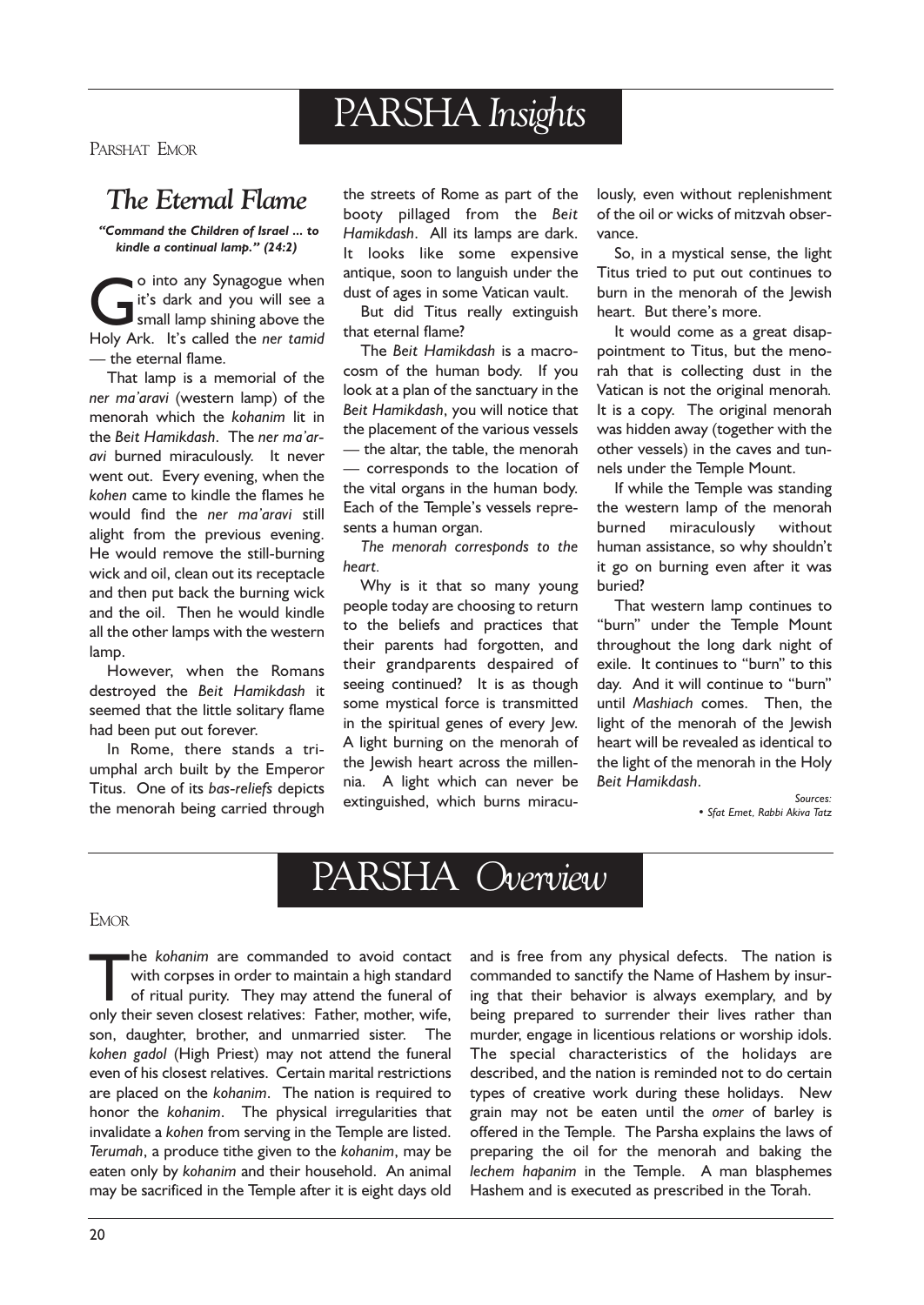# HAFTARA

### Yechezkel 44:15-31

This prophecy relates to the future Sanctuary and narrates many of the special laws of the priests and the sanctuary worship. This corresponds to the numerous priestly laws in Parashat Emor.

# Blood and Fat

The parts of the sacrifices mentioned in the<br>Haftara as including the whole concept of sacri-<br>fice are blood and fat (44:15). Sprinkling the Haftara as including the whole concept of sacriblood on the corners of the altar and burning certain fats are the major obligation in all sacrifices.

The evil inclination is a combination of two types of passion, that of physical enjoyment and that of nonphysical desires like honor and pride. Fat symbolizes the physical gain of gluttony and other materialistic pleasures, while blood represents the dynamic greed for glory and the endless pursuit of honor, which is often associated with bloodshed - the destruction of a fellow human. The idea of sacrifices is for us to connect our cerebral, abstract repentance with a physical action; we therefore offer up to G-d tangible entities corresponding to the two parts of our evil inclination we wish to overcome in order to refine ourselves and come closer to G-d.

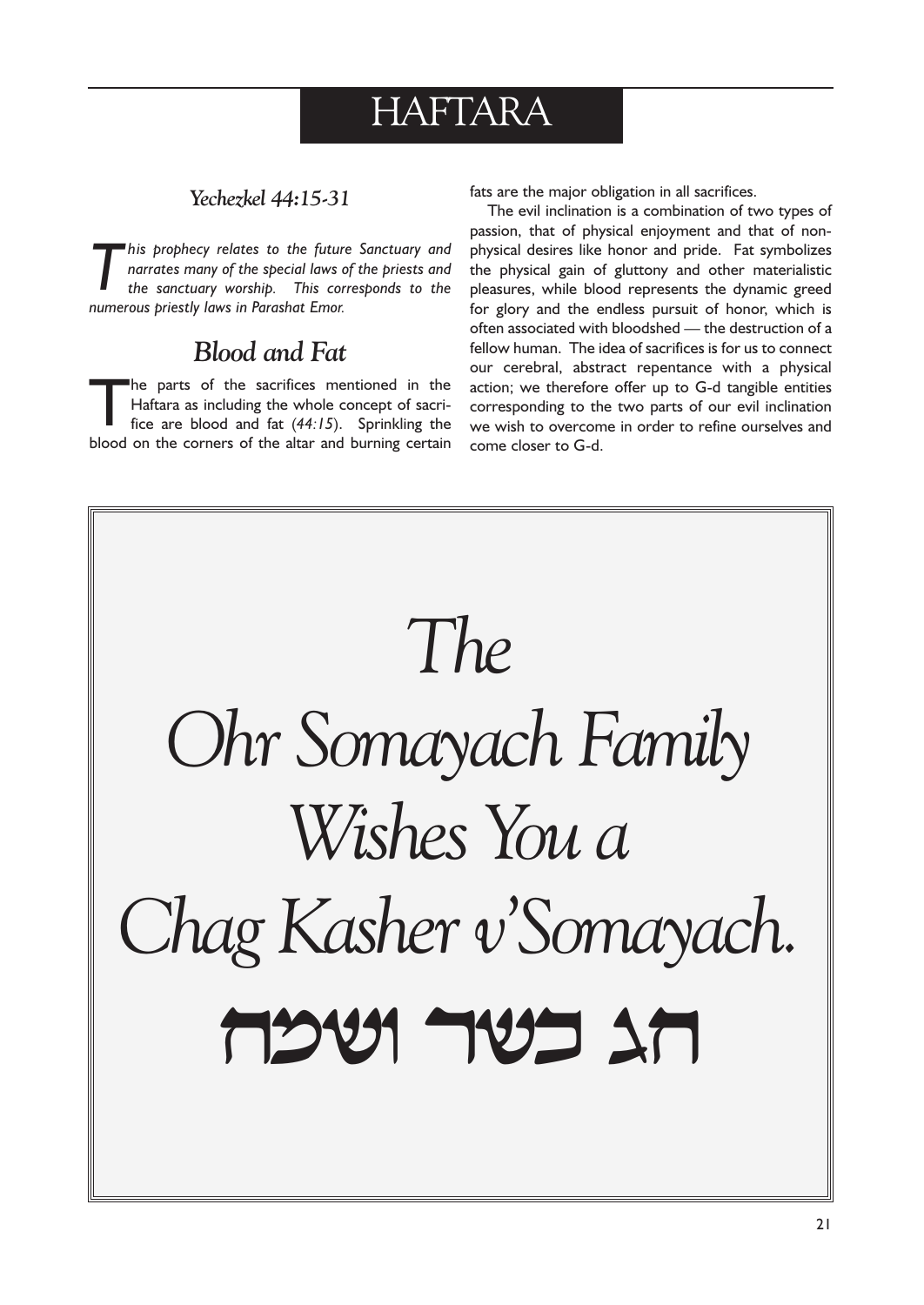### PARSHAT EMOR

# PARSHA Q&A

- 1. Which male descendants of Aharon are exempt from the prohibition against contacting a dead body?
- 2. Does a kohen have an option regarding becoming ritually defiled when his unmarried sister passes away?
- 3. How does one honor a kohen?
- 4. How does the Torah restrict the kohen gadol with regard to mourning?
- 5. The Torah states in verse 22:3 that one who "approaches holy objects" while in a state of tumah (impurity) is penalized with excision. What does the Torah mean by "approaches"?
- 6. What is the smallest piece of a corpse that is able to transmit tumah?
- 7. Who in the household of a kohen may eat terumah?
- 8. If the daughter of a kohen marries a "zar" she may no longer eat terumah. What is a zar?
- 9. What is the difference between a neder and a nedavah?
- 10.May a person slaughter an animal and its father on the same day?
- 11. How does the Torah define "profaning" the Name of Hashem?
- 12.Apart from Shabbos, how many days are there during the year about which the Torah says that work is forbidden?
- 13.How big is an omer?
- 14. On what day do we begin to "count the omer"?
- 15.Why do we begin counting the omer at night?
- 16.How does the omer differ from other minchah offerings?
- 17.The blowing of the shofar on Rosh Hashanah is called a "zichron teruah" (sound of remembrance). For what is it a reminder?
- 18.What is unusual about the wood of the etrog tree?
- 19.Who was the father of the blasphemer?
- 20. What is the penalty for intentionally wounding one's parent?

Answers to this Week's Questions

All references are to the verses and Rashi's commentary, unless otherwise stated

- 1. 21:1 Challalim those disqualified from the priesthood because they are descended from a relationship forbidden to a kohen.
- 2. 21:3 No, he is required to do so.
- 3. 21:8 He is first in all matters of holiness. For example, a kohen reads from the Torah first, and is usually the one to lead the blessings before and after meals.
- 4. 21:10-12 He may not allow his hair to grow long, nor attend to his close relatives if they die, nor accompany a funeral procession.
- 5. 22:3 Eats.
- 6. 22:5 A piece the size of an olive.
- 7. 22:11 He, his wife, his sons, his unmarried daughters and his non-Jewish slaves.
- 8. 22:12 A non-kohen.
- 9. 22:18 A neder is an obligation upon a person; a
- nedavah is an obligation placed upon an object.
- 10.22:28 Yes. The Torah only prohibits slaughtering an animal and its mother on the same day.
- 11.22:32 Willfully transgressing the commandments.
- 12.23:7-36 Seven.
- 13.23:10 One tenth of an eipha.
- 14.23:15 On the 16th of Nissan.
- 15.23:15 The Torah requires counting seven complete weeks. If we begin counting in the daytime, the seven weeks would not be complete, because according to the Torah a day starts at nightfall.
- 16.23:16 It was made from barley.
- 17.23:24 The akeidat (binding of) Yitzchak.
- 18.23:40 It has the same taste as the fruit.
- 19.24:10 The Egyptian killed by Moshe (Shemot 2:12).
- 24:21 Death.

# I Didnt Know That

The son of the Israelite woman cursed Hashem...his mother's name was Shlomit bat Divri...."(24:11) The Midrash says: "Why was she called 'bat Divri?' Because she brought dever (disease) upon her son." (Vayikra Rabbah 32)

The blasphemer was executed by stoning. Why, then, does the above Midrash say that his mother brought "dever"  $-$  disease - upon him?

One of the ten plagues was cattle disease. The commen-

taries explain that although no cattle belonging to the Children of Israel died, there was one apparently lewish person whose cattle did die. Who was this person? The son of Shlomit bat Divri. His cattle died because his father was an Egyptian taskmaster; he was therefore not one of the "Children of Israel," such that his cattle would enjoy miraculous protection. Hence, by bearing a son from an Egyptian man, his mother caused her son to suffer from the plague of "dever."

Heard from Rabbi Sholem Fishbane

# Bonus Q&A

"And you shall count from the day after Pesach, from the day you bring the omer offering, seven complete weeks..." (23:15)

Q. Starting the day after Pesach, Jews worldwide begin the mitzvah of "counting the omer," counting the 49 days until the Festival of Shavuot. Why don't we say a shehechyianu blessing when we begin this mitzvah, as we do when fulfilling other mitzvahs that come around once a year? For example, we say shehechyianu when we shake the lulav and read the Megillah.

A. The omer was an offering brought on the day after Pesach in Temple times. We only say shehechyianu on a mitzvah which brings us joy. Counting the omer, on the other hand, reminds us of the pain that we are presently unable to bring the Temple offerings.

• Rashba, cited in Aruch Hashulchan 489:5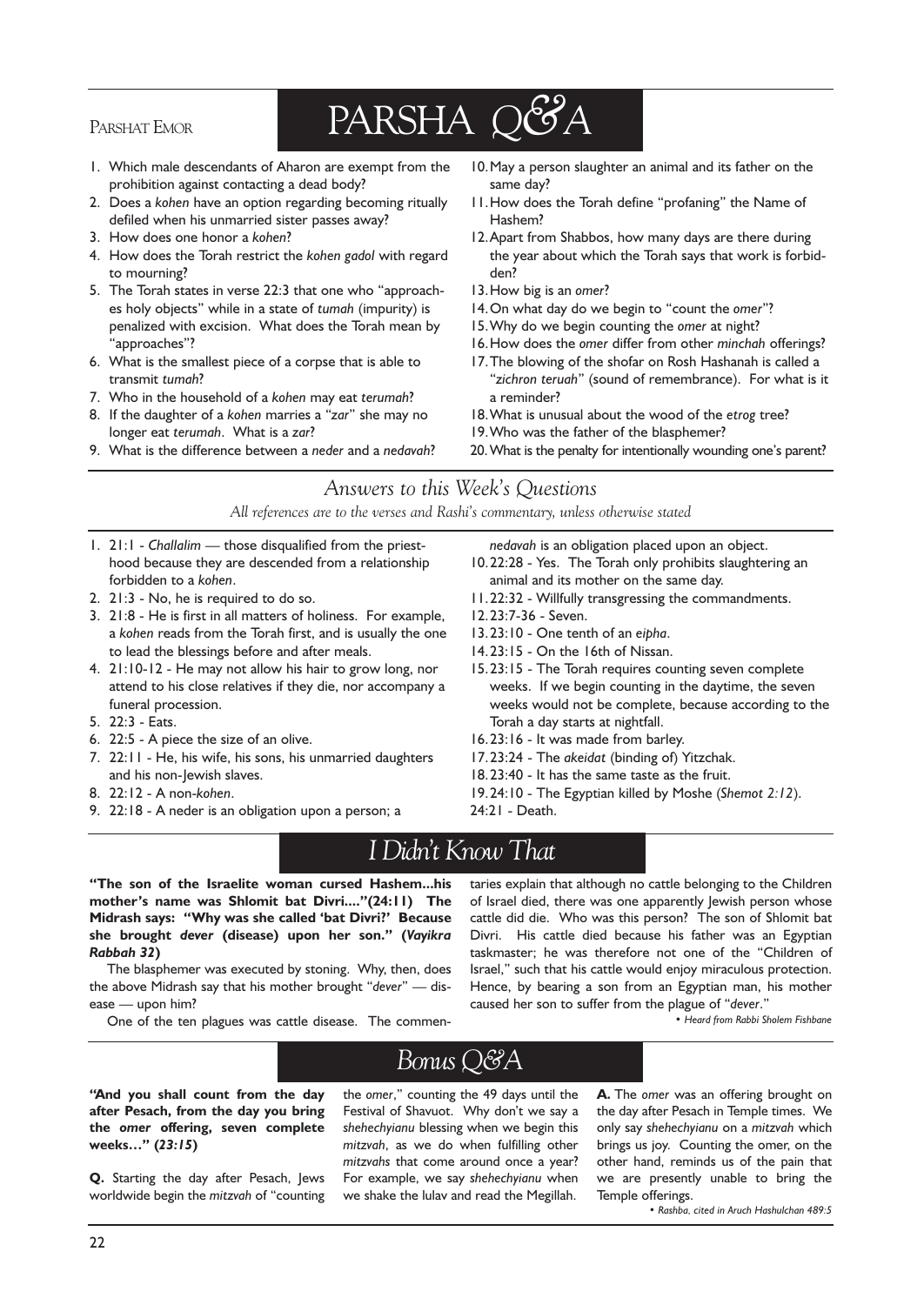# ASK the RABBI

# Sea-ing Red

#### From: Stephen Tenzer in Germantown, MD <tenny222@aol.com>

#### Dear Rabbi,

I recently read a book which claimed that the Israelites did not cross the Red Sea, as is commonly believed, but rather crossed the Sea of Reeds. "Red Sea," according to the author, is a mistranslation. This was news to me. My English translation of the Bible refers to the Red Sea, while the Hebrew refers to "yam suf." I remember from Hebrew School that "yam" means "sea." What does "suf" mean? Did the Israelites cross the Red Sea, the Sea of Reeds, or some other sea?

#### Dear Stephen Tenzer,

"Soof" means "reeds." The Jews crossed the "Yam Soof" which means the "Sea of Reeds."

There are several views in our commentaries as to what the Yam Suf is. It may have been the Gulf of Suez, which branches up from what is today called the Red Sea. Others identify it with the large delta at the mouth of the Nile in the North of Egypt; interestingly, in ancient Egyptian, the swampy Delta districts were called "sufi."

Sources:

• "The Living Torah" by Rabbi A. Kaplan, Exodus 10:19, 13:18 Artscroll Chumash Stone Edition, Exodus 13:18

# Four at the Fore

#### From: Laurie in Toronto, Ontario <lauriein@yahoo.com>

#### Dear Rabbi,

I am responsible for answering questions at Pesach, but one that was asked of me I can't answer. Why is there so much significance to the number four in the Haggada: For example: Four questions, four sons, four glasses of wine.

#### Dear Laurie,

The "four" concept relates to the four promises G-d made to Moses in

the verse: "I will take you out of the forced labor in Egypt, and free you from their slavery; I will liberate you ... and I will take you to be My own nation." (Exodus 6:6-8). Each of the four phrases in this verse describes a unique stage of redemption.

Four represents exile, being scattered to the "four corners of the earth." Correspondingly there are four levels of redemption from exile.

Four also represents growth, spreading out in all four directions. Pesach is the time of the birth of the lewish nation, who are to fulfill G-d's blessing to Yaakov to "spread out to the west, east, north and south. (Genesis 28:14) Pesach is also in the spring, a time when G-d's blessings are seen to increase in the world.

# Drops of Wine

#### From: Myron Chaitovsky In Teaneck, NJ <mchait@brooklaw.edu>

#### Dear Rabbi,

While mentioning the ten plagues, we spill out a drop of wine for each plague. In looking through various haggadot, I see that most say to refill the wine cups after this. I have heard that some do not replenish their cups at this time. What's at work here? Why do some people (including my family) not refill their wine cups at this time? We seem to be in a distinct minority.

#### Dear Myron Chaitovsky,

When my brother was a little boy, and I was even littler, our dad asked us: Why do we spill out drops of wine when we mention each of the ten plagues?

"Because blood was spilled," my brother answered, and my dad approved.

While we rejoice at our salvation, we nonetheless retain our sensitivities to the suffering of the Egyptians by diminishing our joy, if only in the mildest extent. This may be why some people don't refill the cup, in order to drink a bit less wine, and thus reduce the enjoyment by that amount.

On the other hand, there is reason to refill the cup so that it should be full to the brim when we say the blessing over it. The prevailing custom is that the cup is refilled.

### Baffle Wacs Hold Fib

#### From: Lequida Jennings in Sulphur Springs, TX <jethro@koyote.com>

#### Dear Rabbi,

Is there an easy way to teach kids to memorize the ten plagues?

#### Dear Lequida Jennings,

An easy way to memorize the ten plagues is to make a song out it. That's how they teach it to kids in my community. Perhaps use the tune "Ten Little Indians."

In the Haggada we read the night of Passover, there is an acrostic, the first letters of the plagues in Hebrew: Datzach Adash B'achay. You could do the same in English: For example, in the nonsense phrase BaFLle WaCS HoLD FiB, the capital letters represent the plagues, in order: Blood, Frogs, Lice, Wild animals, Cattle disease, Skin disease (boils), Hail, Locusts, Darkness, First Born (slaying of).

### Flour Power

#### From: Debbie in Canada

#### Dear Rabbi,

A woman in synagogue told me that I need to give "kimcha d'pischa" (or something like that). Rabbi, would you tell me what she was talking about? Thanks a million!

#### Dear Debbie,

Kimcha D'pischa means "flour for Pesach." In other words "Kosher for Passover Flour." This refers to the age-old custom of giving charity before Pesach to the city's poor so